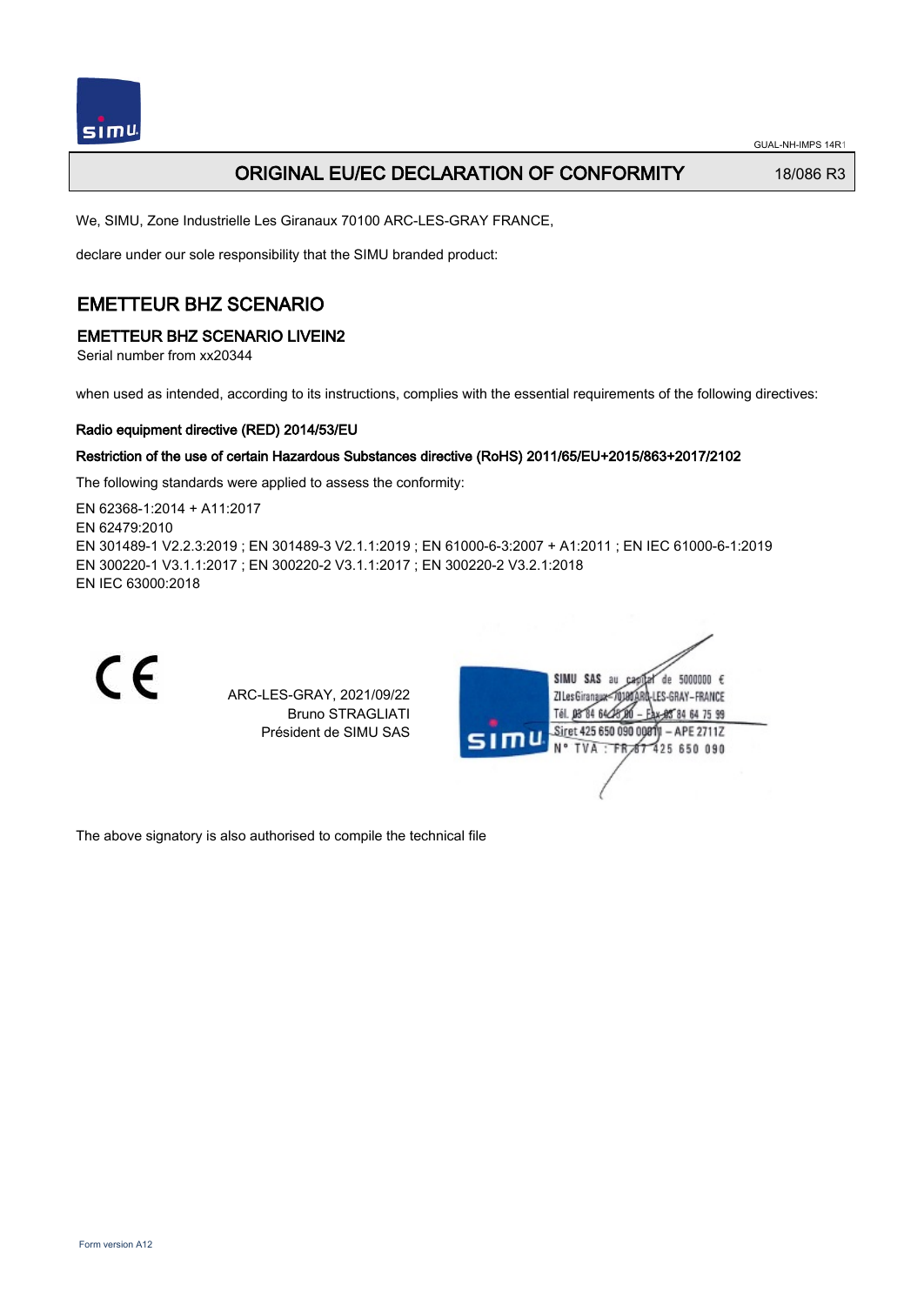



## ORIGINAL EU/EC DECLARATION OF CONFORMITY DECLARATION EU/CE DE CONFORMITE ORIGINALE

18/086 R3

We, SIMU, Zone Industrielle Les Giranaux 70100 ARC-LES-GRAY FRANCE, Nous,

declare under our sole responsibility that the SIMU branded product: declarons sous notre seule responsabilité que le produit de marque SIMU

# EMETTEUR BHZ SCENARIO

## EMETTEUR BHZ SCENARIO LIVEIN2

Serial number from xx20344 Numéro de série à partir de

when used as intended, according to its instructions, complies with the essential requirements of the following directives: utilisé, selon l'usage prévu, comme décrit dans son manuel d'utilisation, est conforme aux exigences essentielles des directives suivantes

#### Radio equipment directive (RED) 2014/53/EU

Directive sur les équipements radio 2014/53/EU

#### Restriction of the use of certain Hazardous Substances directive (RoHS) 2011/65/EU+2015/863+2017/2102

Directive RoHS 2011/65/EU+2015/863+2017/2102

The following standards were applied to assess the conformity: Les normes de référence suivantes ont été appliquées pour évaluer la conformité

EN 62368‑1:2014 + A11:2017 EN 62479:2010 EN 301489‑1 V2.2.3:2019 ; EN 301489‑3 V2.1.1:2019 ; EN 61000‑6‑3:2007 + A1:2011 ; EN IEC 61000‑6‑1:2019 EN 300220‑1 V3.1.1:2017 ; EN 300220‑2 V3.1.1:2017 ; EN 300220‑2 V3.2.1:2018 EN IEC 63000:2018

CE

ARC-LES-GRAY, 2021/09/22 Bruno STRAGLIATI Président de SIMU SAS



The above signatory is also authorised to compile the technical file

La personne signataire ci-dessus est aussi celle autorisée à constituer le dossier technique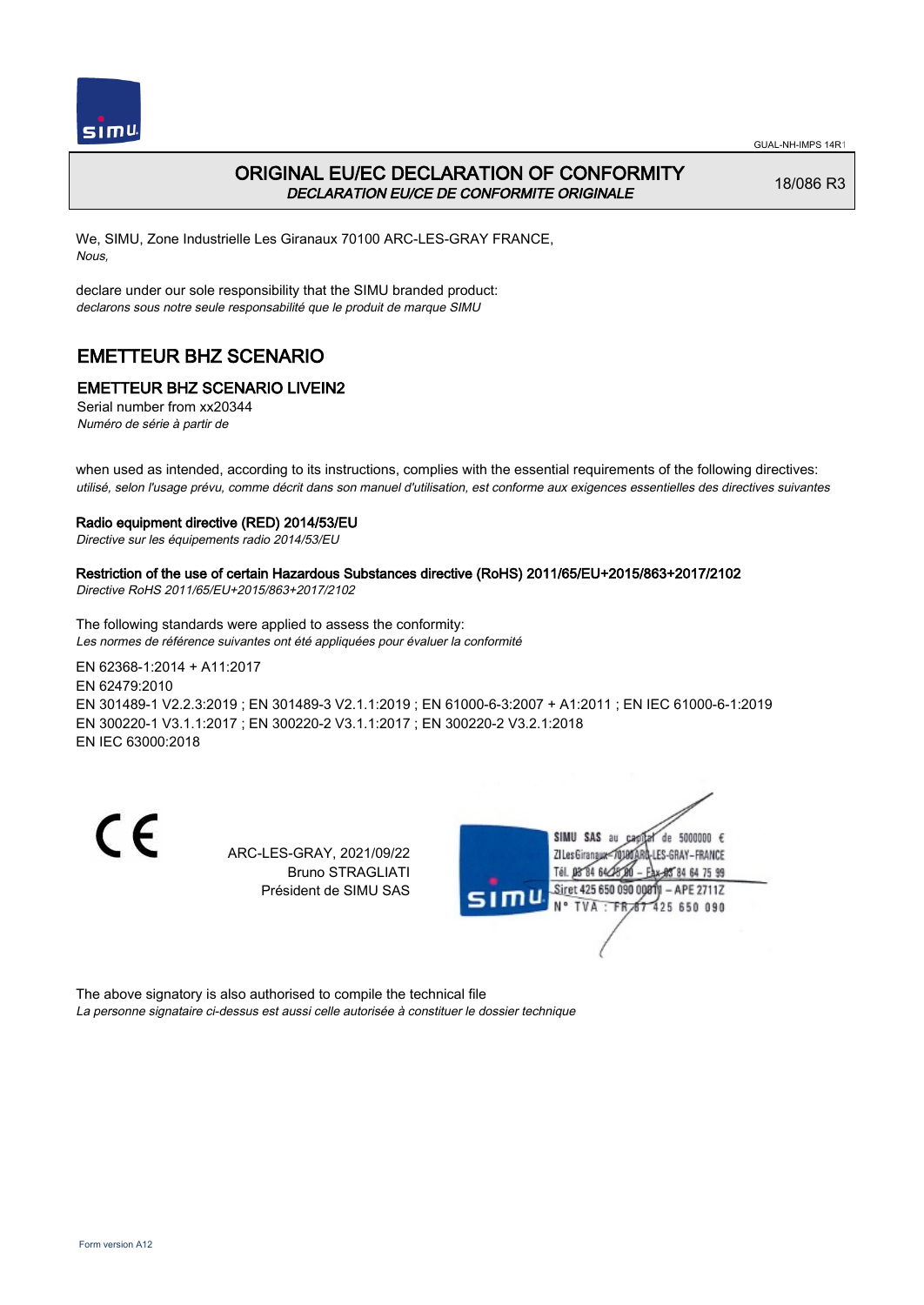



## ORIGINAL EU/EC DECLARATION OF CONFORMITY ORIGINAL EU/EG-KONFORMITÄTSERKLÄRUNG

18/086 R3

We, SIMU, Zone Industrielle Les Giranaux 70100 ARC-LES-GRAY FRANCE, Wir,

declare under our sole responsibility that the SIMU branded product: erklären unter unserer alleinigen Verantwortung, dass das mit der Marke SIMU versehene Produkt

# EMETTEUR BHZ SCENARIO

## EMETTEUR BHZ SCENARIO LIVEIN2

Serial number from xx20344 Seriennummer ab

when used as intended, according to its instructions, complies with the essential requirements of the following directives: den einschlägigen Bestimmungen der folgenden Richtlinien entspricht, wenn es nach den Anweisungen des Herstellers bestimmungsgemäß verwendet wird

### Radio equipment directive (RED) 2014/53/EU

Funkanlagen-Richtlinie 2014/53/EU

### Restriction of the use of certain Hazardous Substances directive (RoHS) 2011/65/EU+2015/863+2017/2102

RoHS-Richtlinie 2011/65/EU+2015/863+2017/2102

The following standards were applied to assess the conformity: Die Konformität wird durch die Einhaltung folgender Normen nachgewiesen

EN 62368‑1:2014 + A11:2017

EN 62479:2010

EN 301489‑1 V2.2.3:2019 ; EN 301489‑3 V2.1.1:2019 ; EN 61000‑6‑3:2007 + A1:2011 ; EN IEC 61000‑6‑1:2019 EN 300220‑1 V3.1.1:2017 ; EN 300220‑2 V3.1.1:2017 ; EN 300220‑2 V3.2.1:2018 EN IEC 63000:2018

CE

ARC-LES-GRAY, 2021/09/22 Bruno STRAGLIATI Président de SIMU SAS



The above signatory is also authorised to compile the technical file

Die oben genannte Person ist auch bevollmächtigt, die relevanten technischen Unterlagen zusammenzustellen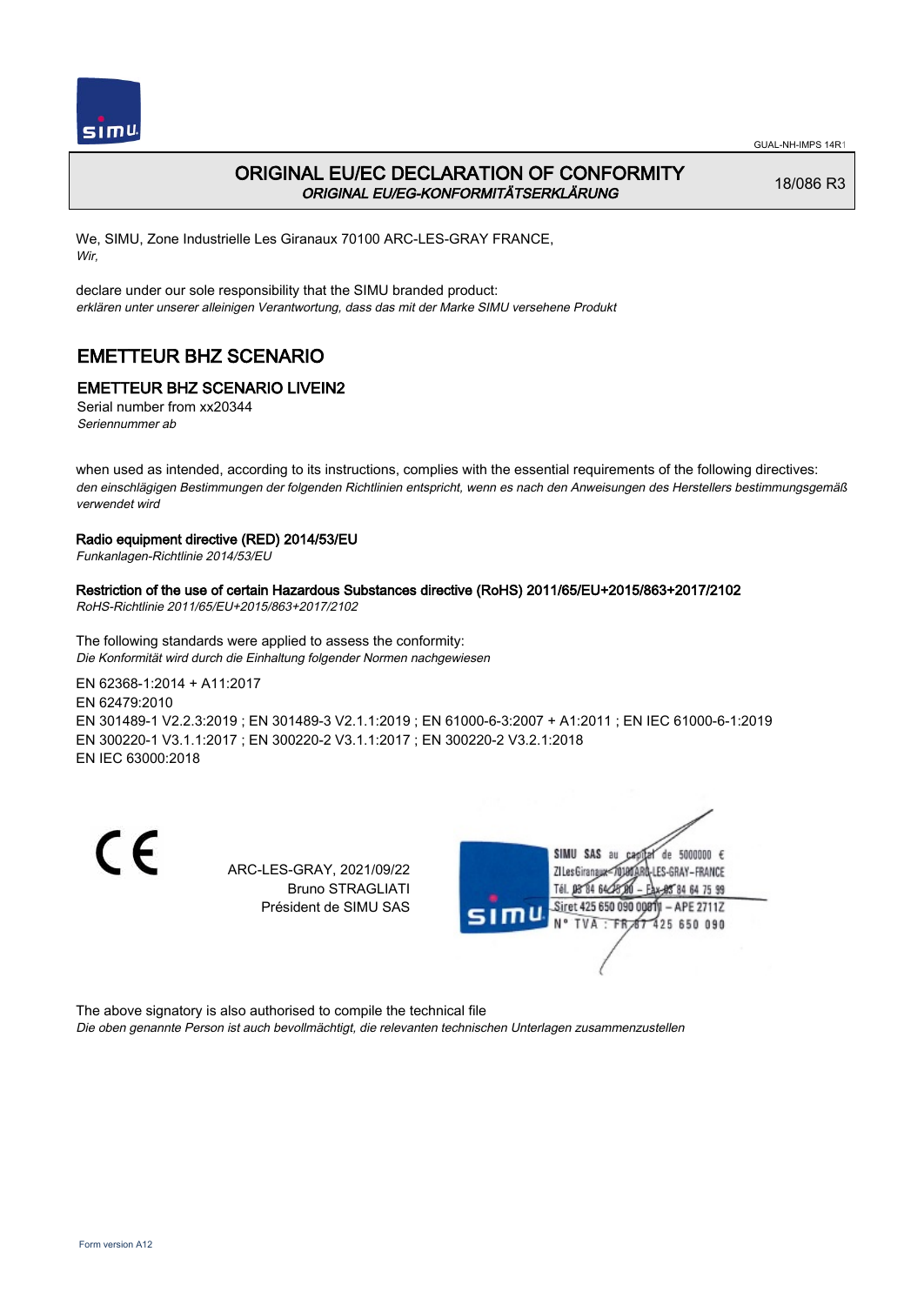



# ORIGINAL EU/EC DECLARATION OF CONFORMITY DECLARACIÓN UE/CE DE CONFORMIDAD ORIGINAL

18/086 R3

We, SIMU, Zone Industrielle Les Giranaux 70100 ARC-LES-GRAY FRANCE, Nosotros,

declare under our sole responsibility that the SIMU branded product: declaramos bajo nuestra única responsabilidad, que los productos de la marca SIMU

# EMETTEUR BHZ SCENARIO

# EMETTEUR BHZ SCENARIO LIVEIN2

Serial number from xx20344 número de serie a partir de

when used as intended, according to its instructions, complies with the essential requirements of the following directives: cuando se utilizan según el uso previsto, de conformidad con sus instrucciones, cumplen con los requisitos esenciales de las siguientes directivas

### Radio equipment directive (RED) 2014/53/EU

Directiva equipos radioeléctricos 2014/53/EU

### Restriction of the use of certain Hazardous Substances directive (RoHS) 2011/65/EU+2015/863+2017/2102

Directiva RoHS 2011/65/EU+2015/863+2017/2102

The following standards were applied to assess the conformity: Las siguientes normas de referencia han sido aplicadas para evaluar la conformidad

EN 62368‑1:2014 + A11:2017 EN 62479:2010

EN 301489‑1 V2.2.3:2019 ; EN 301489‑3 V2.1.1:2019 ; EN 61000‑6‑3:2007 + A1:2011 ; EN IEC 61000‑6‑1:2019 EN 300220‑1 V3.1.1:2017 ; EN 300220‑2 V3.1.1:2017 ; EN 300220‑2 V3.2.1:2018 EN IEC 63000:2018

CE

ARC-LES-GRAY, 2021/09/22 Bruno STRAGLIATI Président de SIMU SAS



The above signatory is also authorised to compile the technical file

el firmante, anteriormente mencionado tambien esta facultado para elaborar el expediente tecnico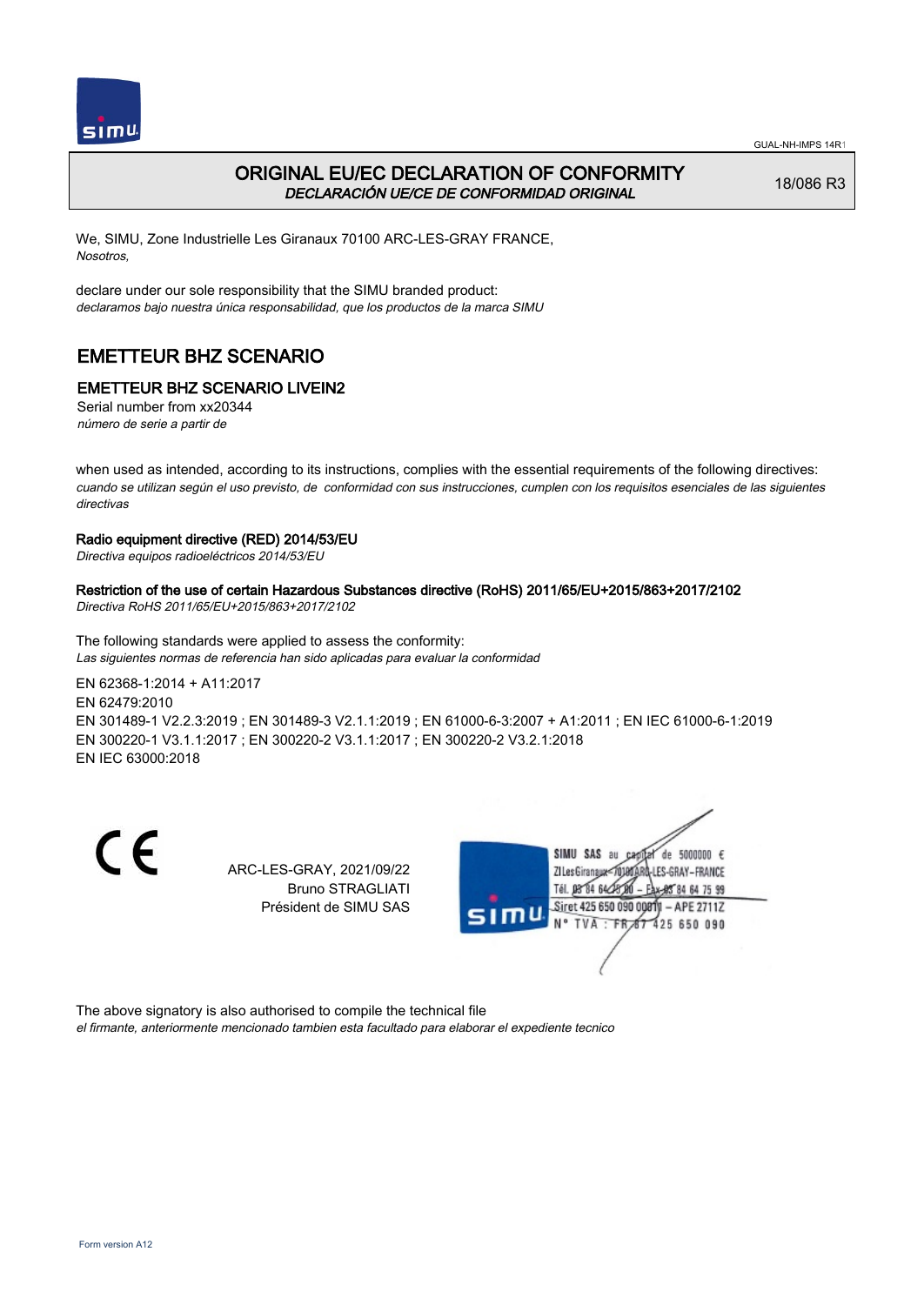



## ORIGINAL EU/EC DECLARATION OF CONFORMITY DICHIARAZIONE DI CONFORMITÀ UE/CE ORIGINALE

18/086 R3

We, SIMU, Zone Industrielle Les Giranaux 70100 ARC-LES-GRAY FRANCE, Noi,

declare under our sole responsibility that the SIMU branded product: dichiariamo sotto la nostra esclusiva responsabilità che l'appareccho di marca SIMU

# EMETTEUR BHZ SCENARIO

## EMETTEUR BHZ SCENARIO LIVEIN2

Serial number from xx20344 Numero di serie a partire da

when used as intended, according to its instructions, complies with the essential requirements of the following directives: se utilizzato secondo l'uso previsto, come descritto nel suo manuale d'istruzioni, è conforme ai requisiti essenziali delle seguenti Direttive

#### Radio equipment directive (RED) 2014/53/EU

Direttiva apparecchiature radio 2014/53/EU

### Restriction of the use of certain Hazardous Substances directive (RoHS) 2011/65/EU+2015/863+2017/2102

Direttiva RoHS 2011/65/EU+2015/863+2017/2102

The following standards were applied to assess the conformity: I seguenti standard di riferimento sono stati applicati per ottenere la conformità

EN 62368‑1:2014 + A11:2017 EN 62479:2010 EN 301489‑1 V2.2.3:2019 ; EN 301489‑3 V2.1.1:2019 ; EN 61000‑6‑3:2007 + A1:2011 ; EN IEC 61000‑6‑1:2019 EN 300220‑1 V3.1.1:2017 ; EN 300220‑2 V3.1.1:2017 ; EN 300220‑2 V3.2.1:2018 EN IEC 63000:2018

CE

ARC-LES-GRAY, 2021/09/22 Bruno STRAGLIATI Président de SIMU SAS



The above signatory is also authorised to compile the technical file Il firmatario è inoltre autorizzato a costituire il fascicolo tecnico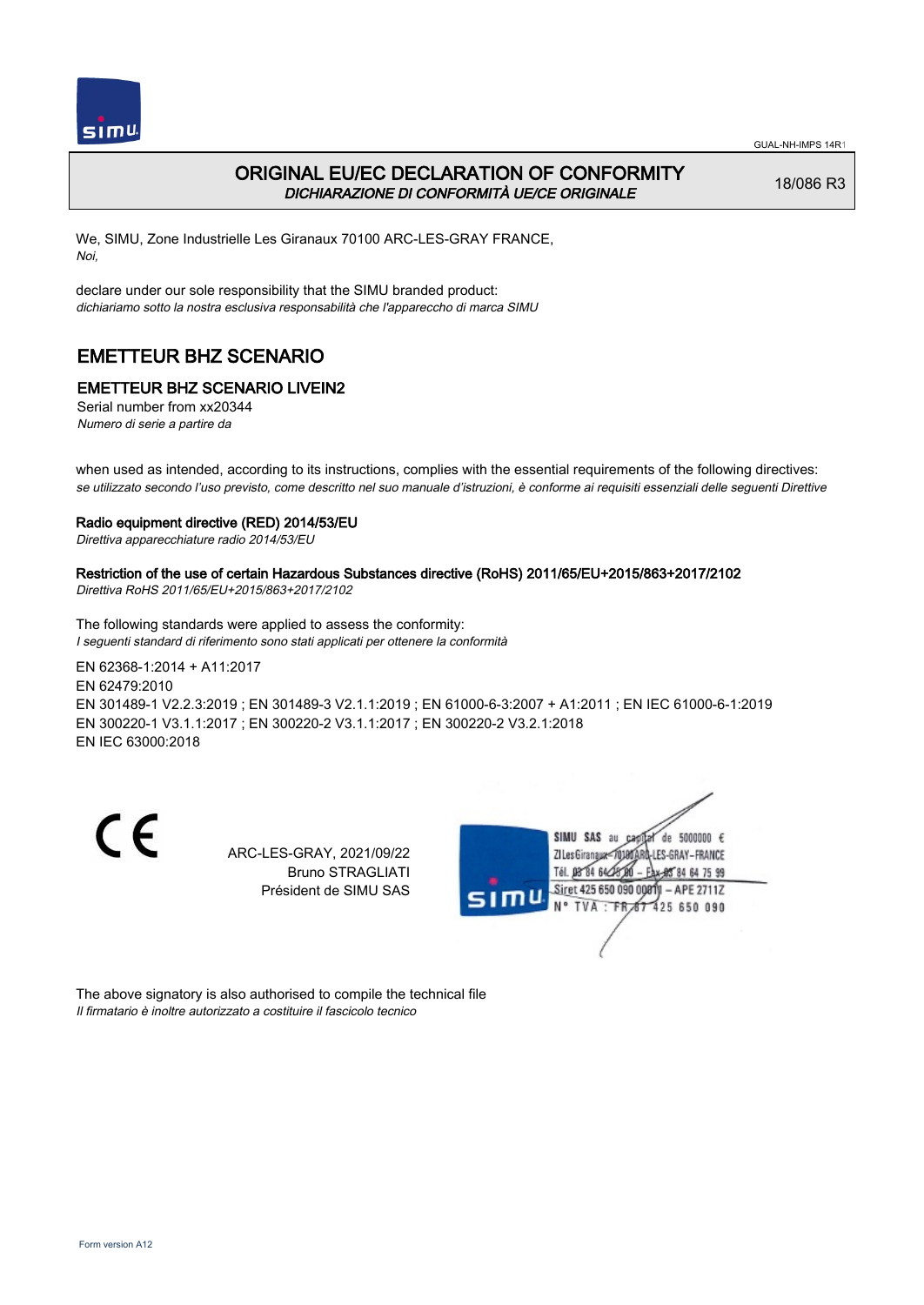



## ORIGINAL EU/EC DECLARATION OF CONFORMITY ОРИГИНАЛНА EU/EC ДЕКЛАРАЦИЯ ЗА СЪОТВЕТСТВИЕ

18/086 R3

We, SIMU, Zone Industrielle Les Giranaux 70100 ARC-LES-GRAY FRANCE, Ние,

declare under our sole responsibility that the SIMU branded product: декларираме на своя лична отговорност, че продукт с търговска марка SIMU

# EMETTEUR BHZ SCENARIO

## EMETTEUR BHZ SCENARIO LIVEIN2

Serial number from xx20344 сериен номер от

when used as intended, according to its instructions, complies with the essential requirements of the following directives: когато се използва съобразно предназначението си и в съответствие с инструкциите е в съответствие с основните изисквания на следните директиви

### Radio equipment directive (RED) 2014/53/EU

Директива за радио оборудване 2014/53/EU

# Restriction of the use of certain Hazardous Substances directive (RoHS) 2011/65/EU+2015/863+2017/2102

RoHS Директива относно ограничението на употребата на определени опасни вещества в електрическото и електронното оборудване 2011/65/EU+2015/863+2017/2102

The following standards were applied to assess the conformity: Следните референтни стандарти са приложени за оценяване на съответствието

EN 62368‑1:2014 + A11:2017 EN 62479:2010 EN 301489‑1 V2.2.3:2019 ; EN 301489‑3 V2.1.1:2019 ; EN 61000‑6‑3:2007 + A1:2011 ; EN IEC 61000‑6‑1:2019 EN 300220‑1 V3.1.1:2017 ; EN 300220‑2 V3.1.1:2017 ; EN 300220‑2 V3.2.1:2018 EN IEC 63000:2018

C E

ARC-LES-GRAY, 2021/09/22 Bruno STRAGLIATI Président de SIMU SAS



The above signatory is also authorised to compile the technical file Гоеподписващия също е упълномощен да съставя техническо досие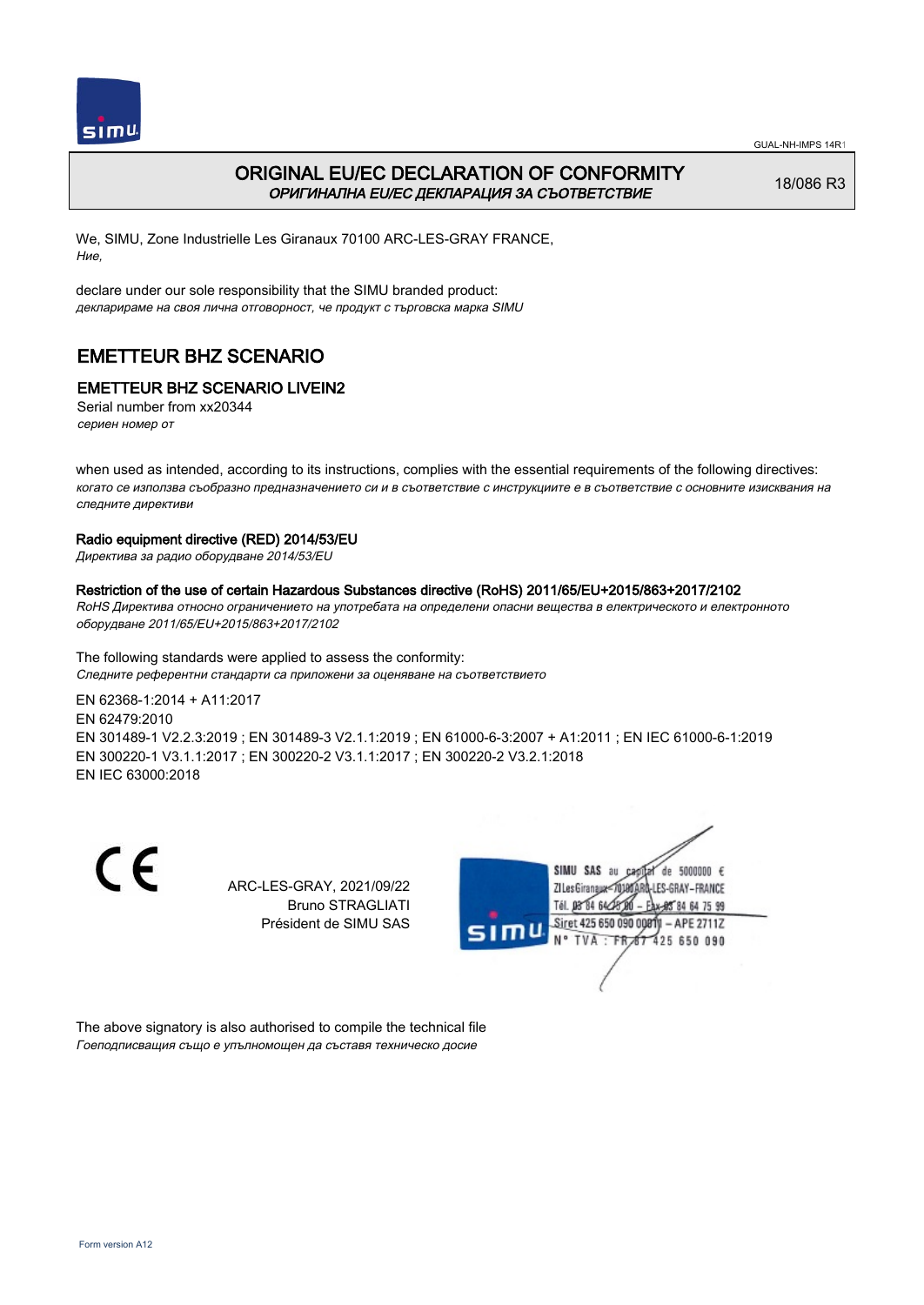

# ORIGINAL EU/EC DECLARATION OF CONFORMITY ORIGINÁLNÍ EU/ES PROHLÁŠENÍ O SHODĚ

18/086 R3

We, SIMU, Zone Industrielle Les Giranaux 70100 ARC-LES-GRAY FRANCE, My,

declare under our sole responsibility that the SIMU branded product: prohlašujeme na svou výlučnou odpovědnost, že výrobek značky SIMU

# EMETTEUR BHZ SCENARIO

## EMETTEUR BHZ SCENARIO LIVEIN2

Serial number from xx20344 Sériové číslo od

when used as intended, according to its instructions, complies with the essential requirements of the following directives: pokud je používán v souladu s účelem použití a s návodem, splňuje základní požadavky těchto směrnic

### Radio equipment directive (RED) 2014/53/EU

Směrnice o dodávání rádiových zařízení na trh 2014/53/EU

### Restriction of the use of certain Hazardous Substances directive (RoHS) 2011/65/EU+2015/863+2017/2102

Směrnice o omezení používání některých nebezpečných látek v elektrických a elektronických zařízeních 2011/65/EU+2015/863+2017/2102

The following standards were applied to assess the conformity: Pro posouzení shody byly použity následující normy

EN 62368‑1:2014 + A11:2017 EN 62479:2010 EN 301489‑1 V2.2.3:2019 ; EN 301489‑3 V2.1.1:2019 ; EN 61000‑6‑3:2007 + A1:2011 ; EN IEC 61000‑6‑1:2019 EN 300220‑1 V3.1.1:2017 ; EN 300220‑2 V3.1.1:2017 ; EN 300220‑2 V3.2.1:2018 EN IEC 63000:2018

CE

ARC-LES-GRAY, 2021/09/22 Bruno STRAGLIATI Président de SIMU SAS



The above signatory is also authorised to compile the technical file Výše uvedená osoba je také osoba pověřená sestavením technické dokumentace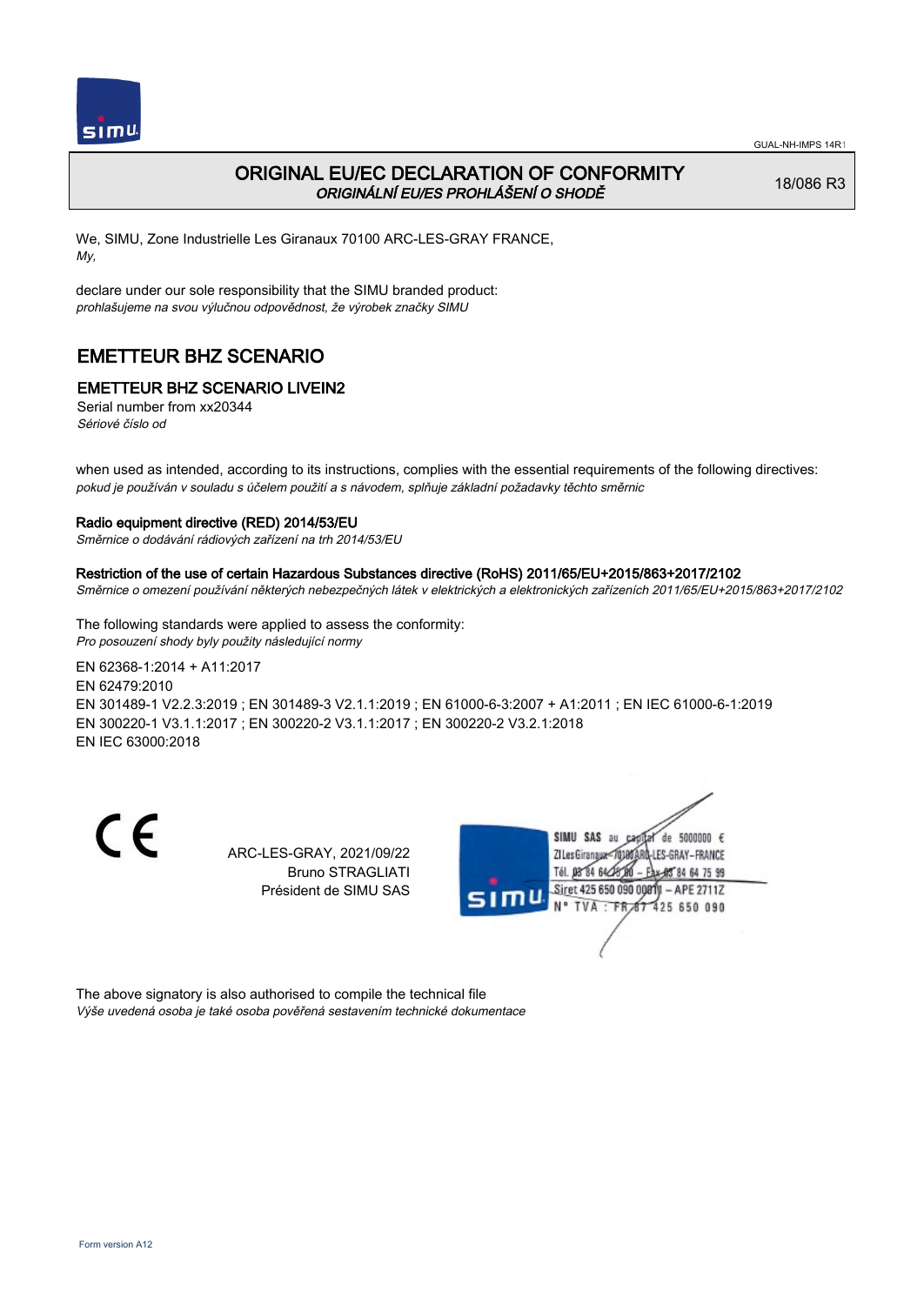



## ORIGINAL EU/EC DECLARATION OF CONFORMITY ORIGINAL EU/EF-OVERENSSTEMMELSESERKLÆRING

18/086 R3

We, SIMU, Zone Industrielle Les Giranaux 70100 ARC-LES-GRAY FRANCE, Vi,

declare under our sole responsibility that the SIMU branded product: erklærer som eneansvarlige, at SIMU mærkede produkter

# EMETTEUR BHZ SCENARIO

## EMETTEUR BHZ SCENARIO LIVEIN2

Serial number from xx20344 serienummer fra

when used as intended, according to its instructions, complies with the essential requirements of the following directives: når det anvendes efter hensigten, efter dennes instrukser, overholder kravene i følgende direktiver

### Radio equipment directive (RED) 2014/53/EU

Radioudstyrsdirektivet 2014/53/EU

### Restriction of the use of certain Hazardous Substances directive (RoHS) 2011/65/EU+2015/863+2017/2102

RoHS direktiv 2011/65/EU+2015/863+2017/2102

The following standards were applied to assess the conformity: Referencestandarderne der følger blev anvendt til at vurdere overholdelsen

EN 62368‑1:2014 + A11:2017 EN 62479:2010 EN 301489‑1 V2.2.3:2019 ; EN 301489‑3 V2.1.1:2019 ; EN 61000‑6‑3:2007 + A1:2011 ; EN IEC 61000‑6‑1:2019 EN 300220‑1 V3.1.1:2017 ; EN 300220‑2 V3.1.1:2017 ; EN 300220‑2 V3.2.1:2018 EN IEC 63000:2018

CE

ARC-LES-GRAY, 2021/09/22 Bruno STRAGLIATI Président de SIMU SAS



The above signatory is also authorised to compile the technical file Personen nævnt ovenfor er også godkendt til at udarbejde det tekniske dossier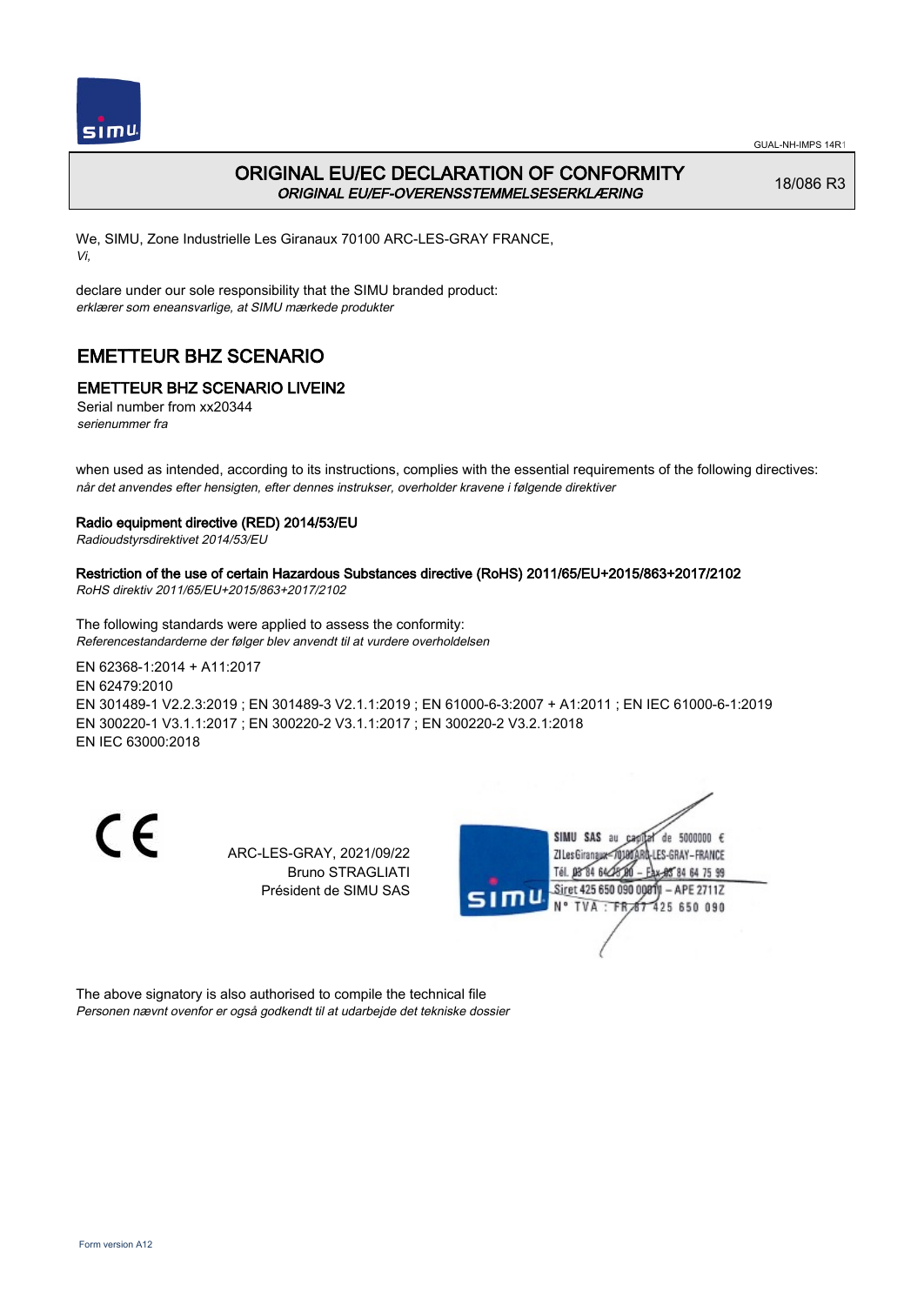

# ORIGINAL EU/EC DECLARATION OF CONFORMITY EL/EK VASTAVUSDEKLARATSIOON

18/086 R3

We, SIMU, Zone Industrielle Les Giranaux 70100 ARC-LES-GRAY FRANCE, Meie,

declare under our sole responsibility that the SIMU branded product: kinnitame kogu vastutusega, et SIMU kaubamärgiga tooted

# EMETTEUR BHZ SCENARIO

## EMETTEUR BHZ SCENARIO LIVEIN2

Serial number from xx20344 Seerianumber alates

when used as intended, according to its instructions, complies with the essential requirements of the following directives: kui kasutatakse eesmärgipäraselt ja juhiste kohaselt, vastavad käesoleva direktiivi põhinõuetele

### Radio equipment directive (RED) 2014/53/EU

Direktiiv raadioseadmete turul kättesaadavuse kohta 2014/53/EU

#### Restriction of the use of certain Hazardous Substances directive (RoHS) 2011/65/EU+2015/863+2017/2102

RoHs direktiiv ohtlike ainete kasutamise piirangute kohta elektri- ja elektroonikaseadmetes 2011/65/EU+2015/863+2017/2102

The following standards were applied to assess the conformity: Vastavusdeklaratsiooni hindamiseks kasutatakse järgmisi standardeid

EN 62368‑1:2014 + A11:2017 EN 62479:2010 EN 301489‑1 V2.2.3:2019 ; EN 301489‑3 V2.1.1:2019 ; EN 61000‑6‑3:2007 + A1:2011 ; EN IEC 61000‑6‑1:2019 EN 300220‑1 V3.1.1:2017 ; EN 300220‑2 V3.1.1:2017 ; EN 300220‑2 V3.2.1:2018 EN IEC 63000:2018

CE

ARC-LES-GRAY, 2021/09/22 Bruno STRAGLIATI Président de SIMU SAS



The above signatory is also authorised to compile the technical file Eelpool nimetatud isik on volitatud koostama tehnilist dokumentatsiooni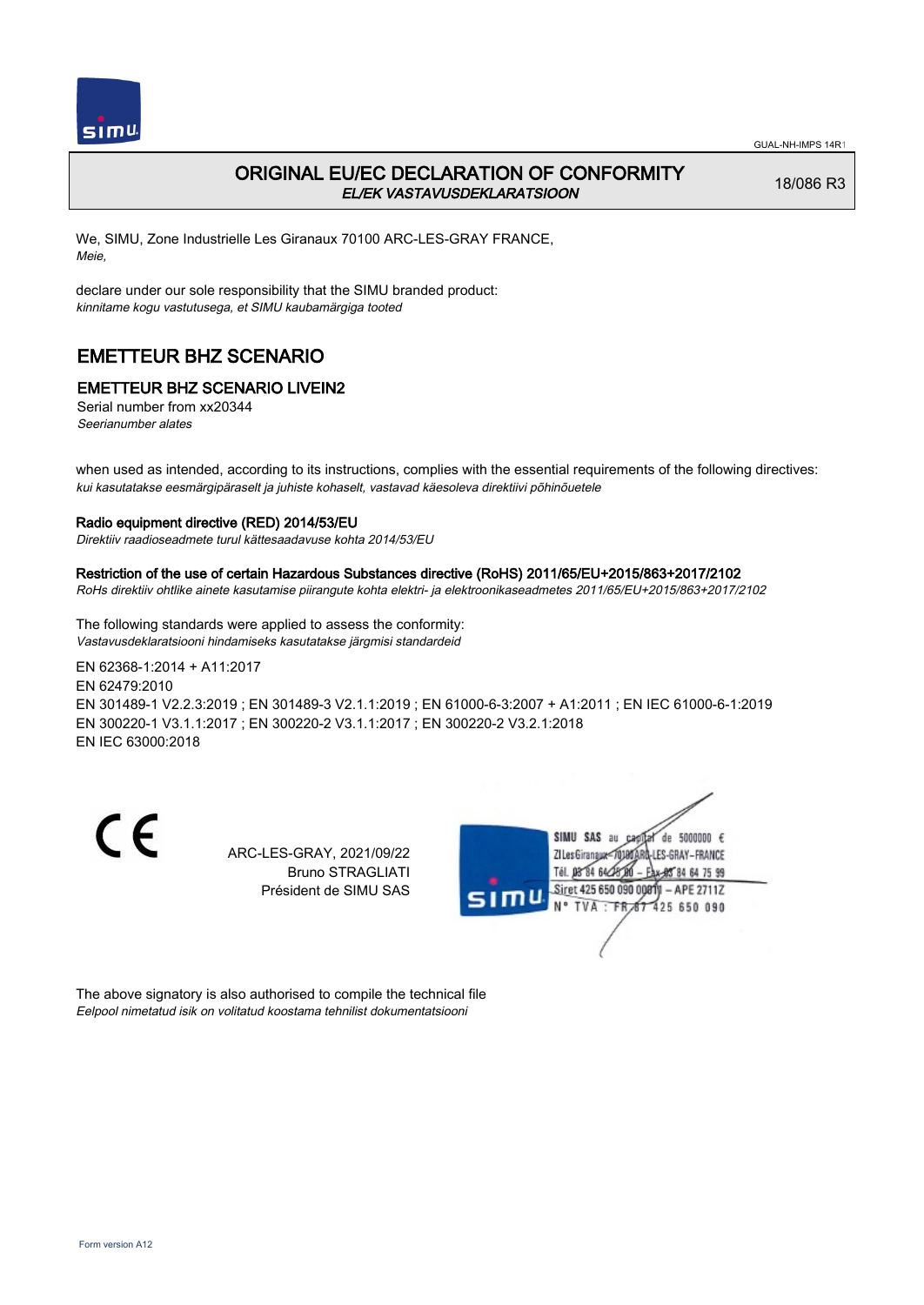



## ORIGINAL EU/EC DECLARATION OF CONFORMITY ALKUPERÄISET EU/EY-VAATIMUSTENMUKAISUUSVAKUUTUS

18/086 R3

We, SIMU, Zone Industrielle Les Giranaux 70100 ARC-LES-GRAY FRANCE, Me,

declare under our sole responsibility that the SIMU branded product: vakuutamme omalla vastuullamme, että SIMU merkkituote

# EMETTEUR BHZ SCENARIO

## EMETTEUR BHZ SCENARIO LIVEIN2

Serial number from xx20344 sarjanumerot

when used as intended, according to its instructions, complies with the essential requirements of the following directives: kun käytettynä oikein ja sen ohjeiden mukaan, noudattaa seuraavien direktiivien olennaisia vaatimuksia

### Radio equipment directive (RED) 2014/53/EU

Radiolaitteiden direktiivin 2014/53/EU

Restriction of the use of certain Hazardous Substances directive (RoHS) 2011/65/EU+2015/863+2017/2102 RoHS direktiivin 2011/65/EU+2015/863+2017/2102

The following standards were applied to assess the conformity: Seuraavia viitestandardeja sovellettiin vaatimustenmukaisuusvakuutusta arvioitaessa

EN 62368‑1:2014 + A11:2017 EN 62479:2010 EN 301489‑1 V2.2.3:2019 ; EN 301489‑3 V2.1.1:2019 ; EN 61000‑6‑3:2007 + A1:2011 ; EN IEC 61000‑6‑1:2019 EN 300220‑1 V3.1.1:2017 ; EN 300220‑2 V3.1.1:2017 ; EN 300220‑2 V3.2.1:2018 EN IEC 63000:2018

CE

ARC-LES-GRAY, 2021/09/22 Bruno STRAGLIATI Président de SIMU SAS



The above signatory is also authorised to compile the technical file Yllä allekirjoittaja on myös valtuutettu kokoamaan teknisten tiedostojen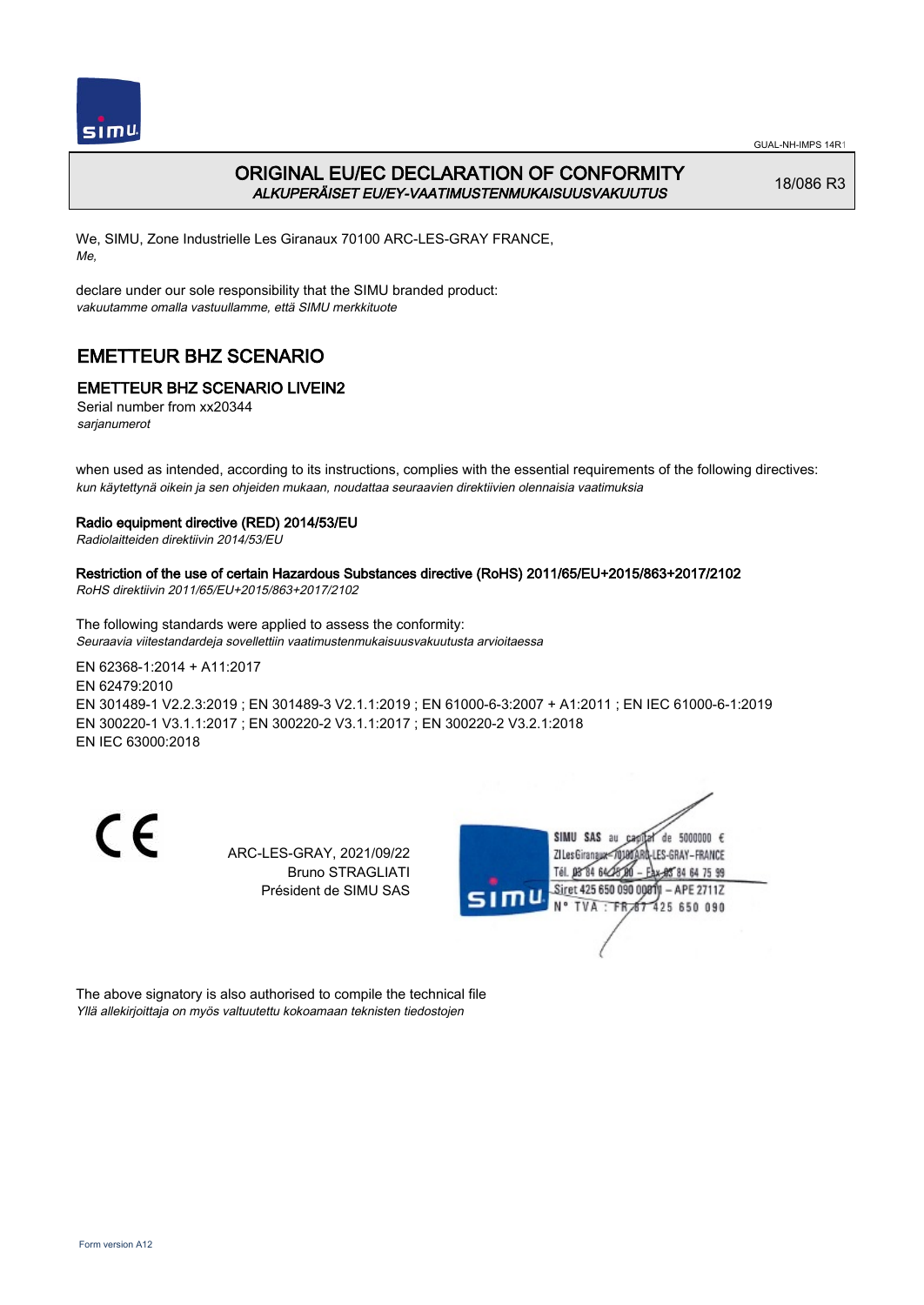



## ORIGINAL EU/EC DECLARATION OF CONFORMITY ΠΡΩΤΟΤΥΠΟ ΔΗΛΩΣΗ ΣΥΜΜΟΡΦΩΣΗΣ ΕΕ/EK

18/086 R3

We, SIMU, Zone Industrielle Les Giranaux 70100 ARC-LES-GRAY FRANCE, εμείς,

declare under our sole responsibility that the SIMU branded product: Δηλώνουμε αναλαμβάνοντας την αποκλειστική ευθύνη ότι το επώνυμο προϊόν SIMU

# EMETTEUR BHZ SCENARIO

## EMETTEUR BHZ SCENARIO LIVEIN2

Serial number from xx20344 σειριακό αριθμό από

when used as intended, according to its instructions, complies with the essential requirements of the following directives: όταν χρησιμοποιείται όπως έχει προβλεφθεί, σύμφωνα με τις οδηγίες του, συμφωνεί με τις βασικές απαιτήσεις των ακόλουθων οδηγιών

### Radio equipment directive (RED) 2014/53/EU

Οδηγία ραδιοεξοπλισμού 2014/53/EU

# Restriction of the use of certain Hazardous Substances directive (RoHS) 2011/65/EU+2015/863+2017/2102

Οδηγίας RoHS 2011/65/EU+2015/863+2017/2102

The following standards were applied to assess the conformity: Τα πρότυπα αναφοράς που ακολουθούν εφαρμόστηκαν με σκοπό την αξιολόγηση της συμμόρφωσης

EN 62368‑1:2014 + A11:2017 EN 62479:2010 EN 301489‑1 V2.2.3:2019 ; EN 301489‑3 V2.1.1:2019 ; EN 61000‑6‑3:2007 + A1:2011 ; EN IEC 61000‑6‑1:2019 EN 300220‑1 V3.1.1:2017 ; EN 300220‑2 V3.1.1:2017 ; EN 300220‑2 V3.2.1:2018 EN IEC 63000:2018

CE

ARC-LES-GRAY, 2021/09/22 Bruno STRAGLIATI Président de SIMU SAS



The above signatory is also authorised to compile the technical file

Το πρόσωπο που αναφέρεται παραπάνω είναι επίσης εξουσιοδοτημένο να καταρτίσει τον τεχνικό φάκελο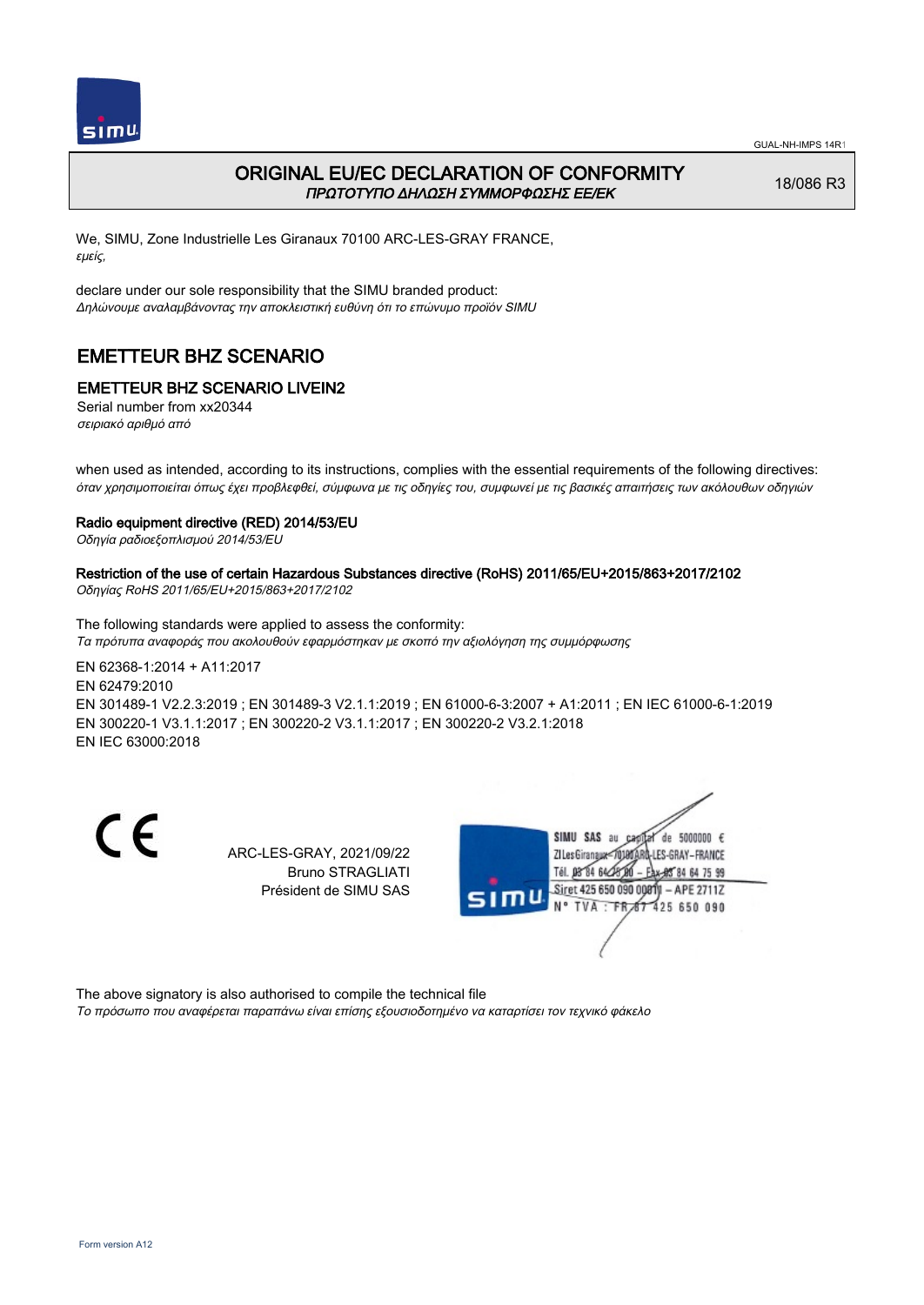

## ORIGINAL EU/EC DECLARATION OF CONFORMITY ORGINALNA EU/EC DEKLARACIJA O USKLAĐENOSTI

18/086 R3

We, SIMU, Zone Industrielle Les Giranaux 70100 ARC-LES-GRAY FRANCE, Mi,

declare under our sole responsibility that the SIMU branded product: izjavljujemo pod punom odgovornošču da je proizvod marke SIMU

# EMETTEUR BHZ SCENARIO

## EMETTEUR BHZ SCENARIO LIVEIN2

Serial number from xx20344 Serijski broj iz

when used as intended, according to its instructions, complies with the essential requirements of the following directives: ako se upotrebljava prema namjeni, prema važećim uputama, usklađen sa prijeko potrebnim zahtijevima slijedećih direktiva

#### Radio equipment directive (RED) 2014/53/EU

Direktiva za radijsku opremu 2014/53/EU

# Restriction of the use of certain Hazardous Substances directive (RoHS) 2011/65/EU+2015/863+2017/2102

Direktiva RoHS 2011/65/EU+2015/863+2017/2102

The following standards were applied to assess the conformity: Slijedeće reference standarda se primjenjuju da se odredi usklađenost

EN 62368‑1:2014 + A11:2017 EN 62479:2010 EN 301489‑1 V2.2.3:2019 ; EN 301489‑3 V2.1.1:2019 ; EN 61000‑6‑3:2007 + A1:2011 ; EN IEC 61000‑6‑1:2019 EN 300220‑1 V3.1.1:2017 ; EN 300220‑2 V3.1.1:2017 ; EN 300220‑2 V3.2.1:2018 EN IEC 63000:2018

CE

ARC-LES-GRAY, 2021/09/22 Bruno STRAGLIATI Président de SIMU SAS



The above signatory is also authorised to compile the technical file Gore navedeni potpisnik također je ovlašten za sastavljanje tehničkog dokumenta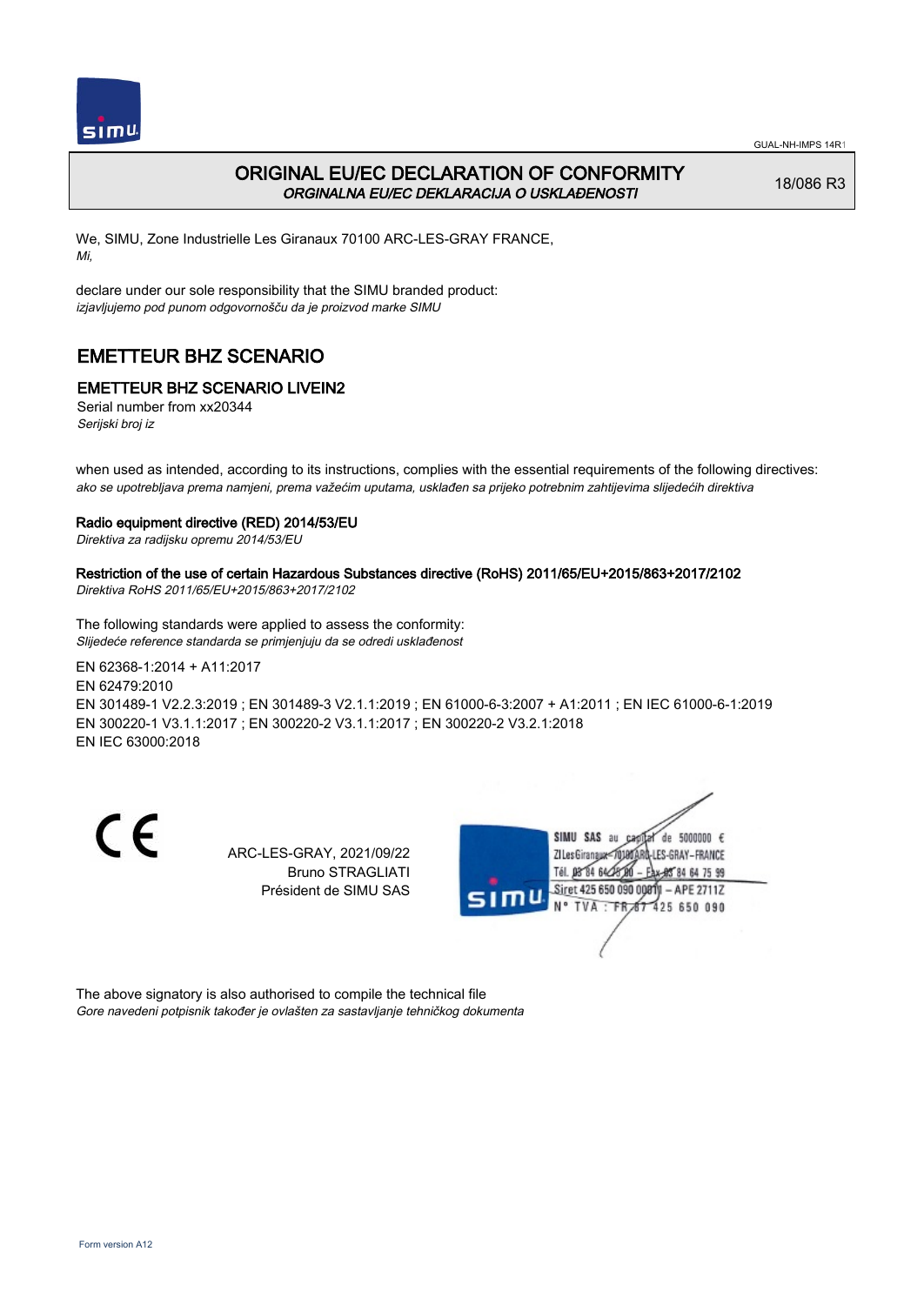

### ORIGINAL EU/EC DECLARATION OF CONFORMITY Eredeti EU/CE Megfelelőségi Nyilatkozat

18/086 R3

We, SIMU, Zone Industrielle Les Giranaux 70100 ARC-LES-GRAY FRANCE, Alulírott,

declare under our sole responsibility that the SIMU branded product: felelősségünk teljes tudatában kijelentjük, hogy a szóban forgó SIMU termék

# EMETTEUR BHZ SCENARIO

### EMETTEUR BHZ SCENARIO LIVEIN2

Serial number from xx20344 Sorozatszámtól

when used as intended, according to its instructions, complies with the essential requirements of the following directives: megfelel, az alábbi irányelvekben megfogalmazott alapvető követelményeknek

#### Radio equipment directive (RED) 2014/53/EU

A rádióberendezésekről szóló irányelv 2014/53/EU

### Restriction of the use of certain Hazardous Substances directive (RoHS) 2011/65/EU+2015/863+2017/2102

RoHS irányelv 2011/65/EU+2015/863+2017/2102

The following standards were applied to assess the conformity: A megfelelőség biztosításának érdekében az alábbi szabványok kerültek alkalmazásra

EN 62368‑1:2014 + A11:2017 EN 62479:2010 EN 301489‑1 V2.2.3:2019 ; EN 301489‑3 V2.1.1:2019 ; EN 61000‑6‑3:2007 + A1:2011 ; EN IEC 61000‑6‑1:2019 EN 300220‑1 V3.1.1:2017 ; EN 300220‑2 V3.1.1:2017 ; EN 300220‑2 V3.2.1:2018 EN IEC 63000:2018

CE

ARC-LES-GRAY, 2021/09/22 Bruno STRAGLIATI Président de SIMU SAS



The above signatory is also authorised to compile the technical file A fent említett aláíró is jogosult a műszaki dokumentáció összeállítására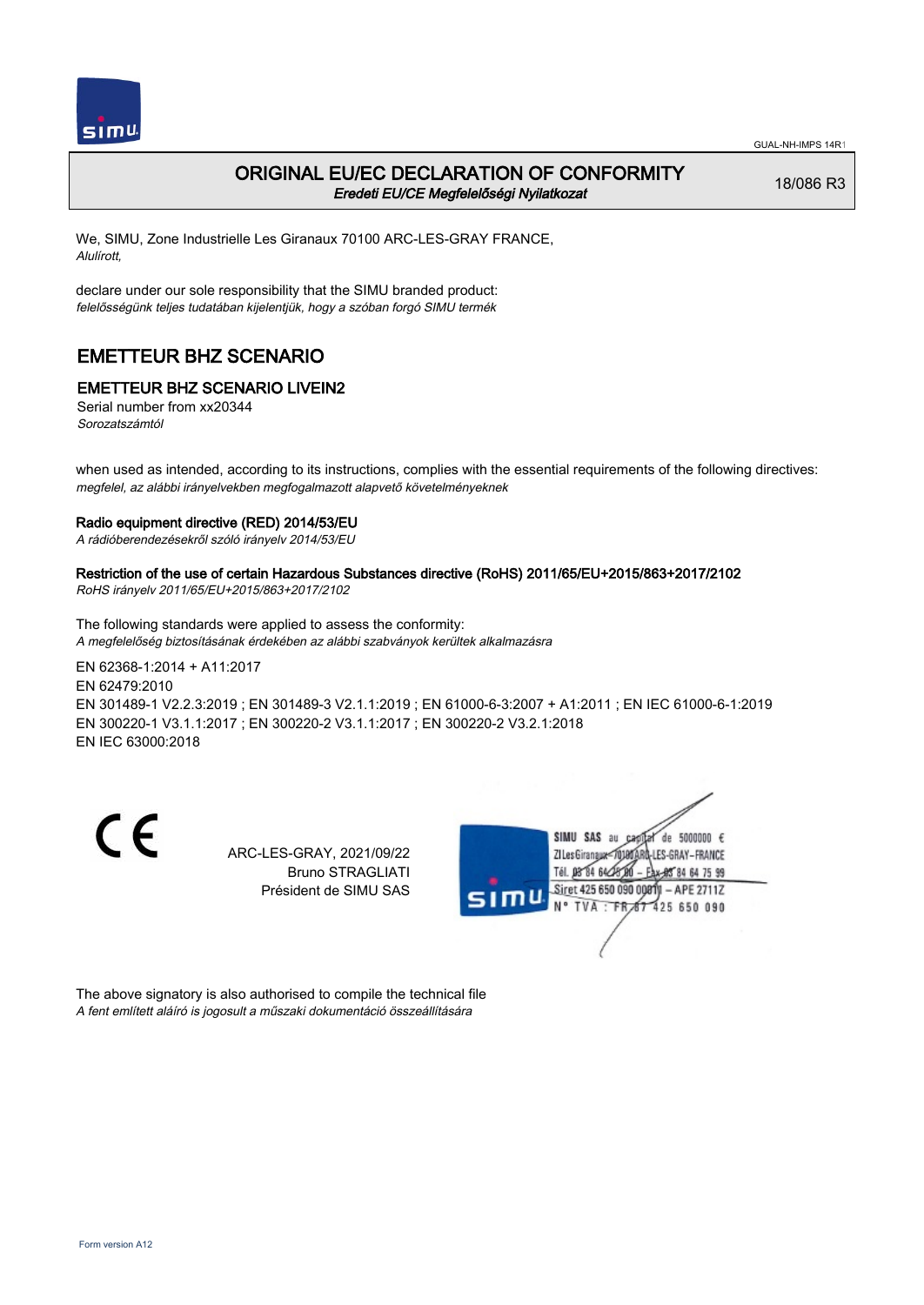

# ORIGINAL EU/EC DECLARATION OF CONFORMITY ORIGINALI ES/EB ATITIKTIES DEKLARACIJA

18/086 R3

We, SIMU, Zone Industrielle Les Giranaux 70100 ARC-LES-GRAY FRANCE, Mes,

declare under our sole responsibility that the SIMU branded product: atsakingai deklaruojame, kad SIMU kompanijos produktas

# EMETTEUR BHZ SCENARIO

## EMETTEUR BHZ SCENARIO LIVEIN2

Serial number from xx20344 Serijos numeris nuo

when used as intended, according to its instructions, complies with the essential requirements of the following directives: naudojamas pagal paskirtį, pagal gamintojo instrukcijas, atitinka esminius šių Direktyvų reikalavimus

### Radio equipment directive (RED) 2014/53/EU

Radijo ryšio įrenginių direktyva 2014/53/EU

### Restriction of the use of certain Hazardous Substances directive (RoHS) 2011/65/EU+2015/863+2017/2102

PMNA (RoHS) direktyva 2011/65/EU+2015/863+2017/2102

The following standards were applied to assess the conformity: Įverinti deklaruojamą atitiktį buvo taikomi toliau nurodyti standartai

EN 62368‑1:2014 + A11:2017 EN 62479:2010 EN 301489‑1 V2.2.3:2019 ; EN 301489‑3 V2.1.1:2019 ; EN 61000‑6‑3:2007 + A1:2011 ; EN IEC 61000‑6‑1:2019 EN 300220‑1 V3.1.1:2017 ; EN 300220‑2 V3.1.1:2017 ; EN 300220‑2 V3.2.1:2018 EN IEC 63000:2018

CE

ARC-LES-GRAY, 2021/09/22 Bruno STRAGLIATI Président de SIMU SAS



The above signatory is also authorised to compile the technical file Asmuo, pasirašęs šią deklaraciją, taip pat turi įgaliojimą sudaryti techninę bylą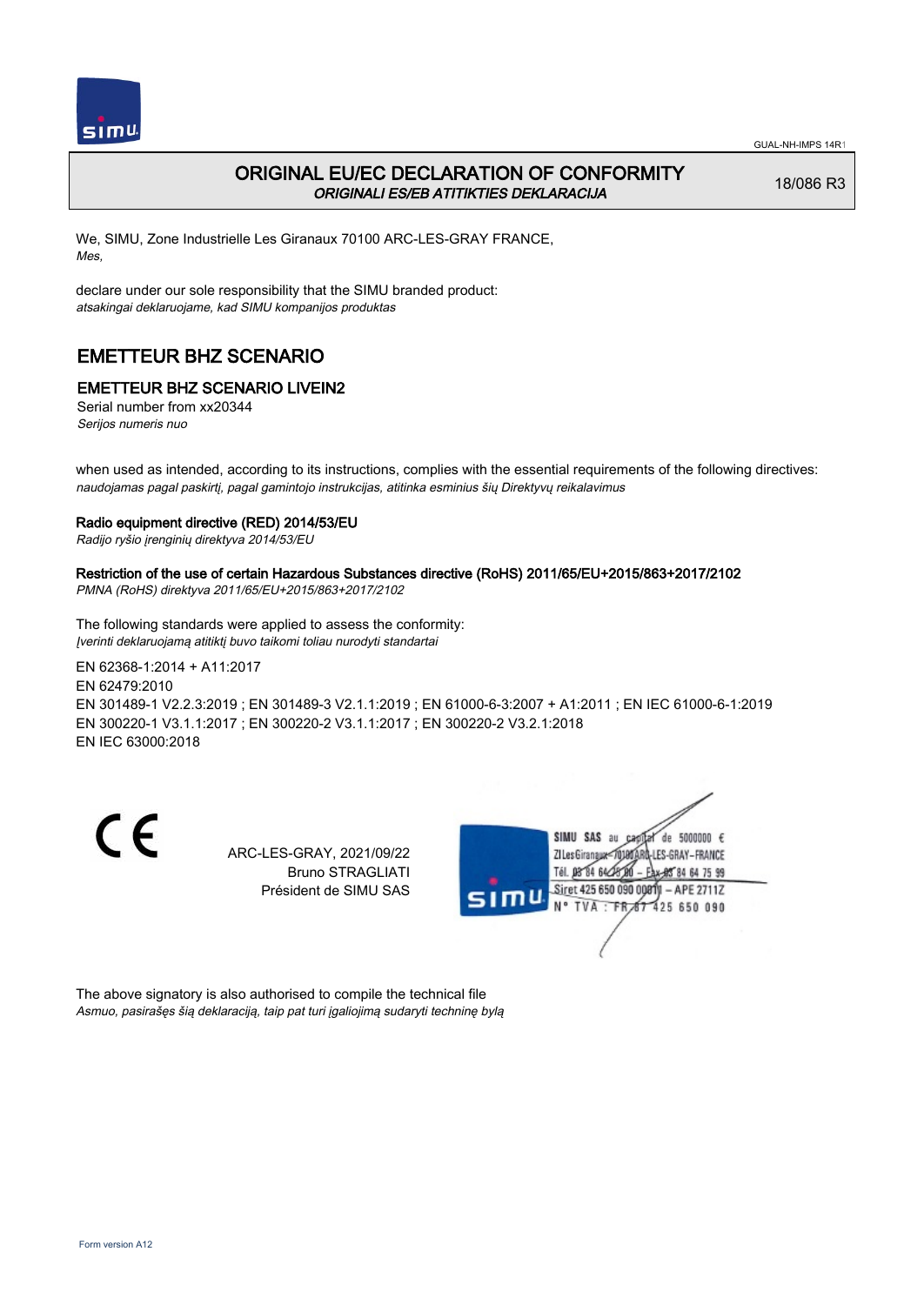

# ORIGINAL EU/EC DECLARATION OF CONFORMITY ES/EK ATBILSTĪBAS DEKLARĀCIJA

18/086 R3

We, SIMU, Zone Industrielle Les Giranaux 70100 ARC-LES-GRAY FRANCE, Mēs,

declare under our sole responsibility that the SIMU branded product: ar pilnu atbildību, apliecinām, ka SIMU zīmola produkti,

# EMETTEUR BHZ SCENARIO

# EMETTEUR BHZ SCENARIO LIVEIN2

Serial number from xx20344 sērijas numurs no

when used as intended, according to its instructions, complies with the essential requirements of the following directives: ja tie tiek lietoti saskaņā ar norādījumiem, atbilst šo direktīvu pamatprasībām

### Radio equipment directive (RED) 2014/53/EU

Direktīva par radioiekārtu pieejamību tirgū 2014/53/EU

### Restriction of the use of certain Hazardous Substances directive (RoHS) 2011/65/EU+2015/863+2017/2102

RoHs Direktīva par dažādu bīstamu vielu izmantošanas ierobežošanu elektriskās un elektroniskās iekārtās 2011/65/EU+2015/863+2017/2102

The following standards were applied to assess the conformity: Atbilstības deklarācijas novērtēšanai tiek pielietoti sekojoši standarti

EN 62368‑1:2014 + A11:2017

EN 62479:2010 EN 301489‑1 V2.2.3:2019 ; EN 301489‑3 V2.1.1:2019 ; EN 61000‑6‑3:2007 + A1:2011 ; EN IEC 61000‑6‑1:2019 EN 300220‑1 V3.1.1:2017 ; EN 300220‑2 V3.1.1:2017 ; EN 300220‑2 V3.2.1:2018

EN IEC 63000:2018

CE

ARC-LES-GRAY, 2021/09/22 Bruno STRAGLIATI Président de SIMU SAS



The above signatory is also authorised to compile the technical file Iepriekš minētā persona ir pilnvarota sastādīt tehnisko dokumentāciju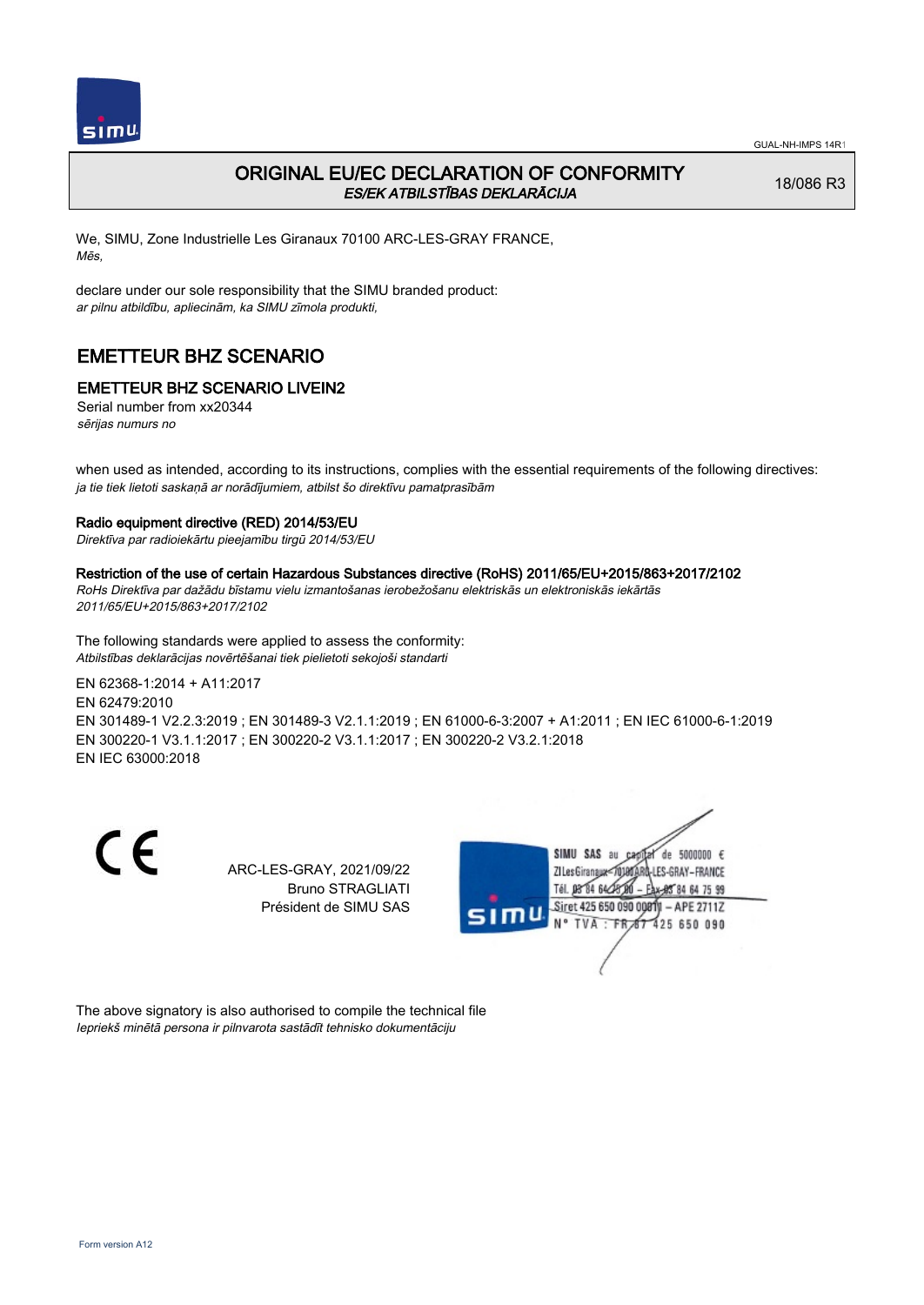

# ORIGINAL EU/EC DECLARATION OF CONFORMITY OORSPRONKELIJKE EU/EG-CONFORMITEITSVERKLARING

18/086 R3

We, SIMU, Zone Industrielle Les Giranaux 70100 ARC-LES-GRAY FRANCE, Wij,

declare under our sole responsibility that the SIMU branded product: verklaren op eigen verantwoordelijkheid dat het produkt van het SIMU

# EMETTEUR BHZ SCENARIO

# EMETTEUR BHZ SCENARIO LIVEIN2

Serial number from xx20344 Serienummer van

when used as intended, according to its instructions, complies with the essential requirements of the following directives: wanneer gebruikt voor de juiste toepassing voldoet aan de essentiële eisen van de volgende richtlijnen

### Radio equipment directive (RED) 2014/53/EU

Richtlijn radioapparatuur 2014/53/EU

# Restriction of the use of certain Hazardous Substances directive (RoHS) 2011/65/EU+2015/863+2017/2102

RoHS Richtlijn 2011/65/EU+2015/863+2017/2102

The following standards were applied to assess the conformity: De volgende referentiestandaarden worden toegepast om de overeenstemming te evalueren

EN 62368‑1:2014 + A11:2017 EN 62479:2010 EN 301489‑1 V2.2.3:2019 ; EN 301489‑3 V2.1.1:2019 ; EN 61000‑6‑3:2007 + A1:2011 ; EN IEC 61000‑6‑1:2019 EN 300220‑1 V3.1.1:2017 ; EN 300220‑2 V3.1.1:2017 ; EN 300220‑2 V3.2.1:2018 EN IEC 63000:2018

CE

ARC-LES-GRAY, 2021/09/22 Bruno STRAGLIATI Président de SIMU SAS



The above signatory is also authorised to compile the technical file

De bovengenoemde persoon is ook bevoegd om het technisch dossier samen te stellen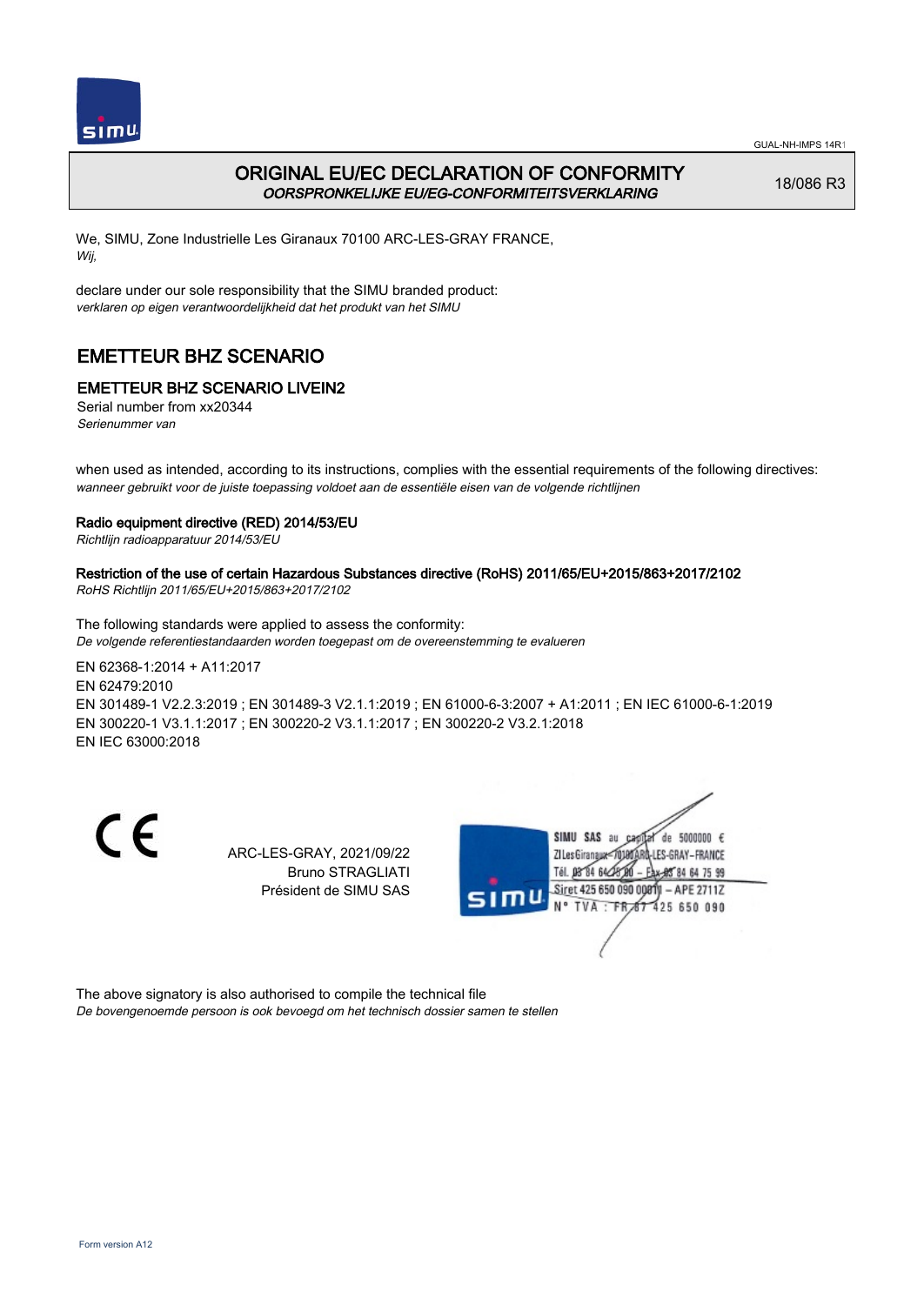

# ORIGINAL EU/EC DECLARATION OF CONFORMITY ORIGINAL EU / CE - ERKLÆRING

18/086 R3

We, SIMU, Zone Industrielle Les Giranaux 70100 ARC-LES-GRAY FRANCE, Vi,

declare under our sole responsibility that the SIMU branded product: erklærer under vårt eneansvar at SIMU merket produkt

# EMETTEUR BHZ SCENARIO

## EMETTEUR BHZ SCENARIO LIVEIN2

Serial number from xx20344 Serienummer fra

when used as intended, according to its instructions, complies with the essential requirements of the following directives: når de brukes som forutsatt, i henhold til sin instruks, i samsvar med de grunnlegende kravene i følgende direktiver

#### Radio equipment directive (RED) 2014/53/EU

Radioutstyr direktivet 2014/53/EU

# Restriction of the use of certain Hazardous Substances directive (RoHS) 2011/65/EU+2015/863+2017/2102

RoHS-direktivet 2011/65/EU+2015/863+2017/2102

The following standards were applied to assess the conformity: Følgende referansestandarder ble brukt for å vurdere samsvar

EN 62368‑1:2014 + A11:2017 EN 62479:2010 EN 301489‑1 V2.2.3:2019 ; EN 301489‑3 V2.1.1:2019 ; EN 61000‑6‑3:2007 + A1:2011 ; EN IEC 61000‑6‑1:2019 EN 300220‑1 V3.1.1:2017 ; EN 300220‑2 V3.1.1:2017 ; EN 300220‑2 V3.2.1:2018 EN IEC 63000:2018

CE

ARC-LES-GRAY, 2021/09/22 Bruno STRAGLIATI Président de SIMU SAS



The above signatory is also authorised to compile the technical file Ovennevnte underskrevet fullmakt til å utarbeide den tekniske dokumentasjonen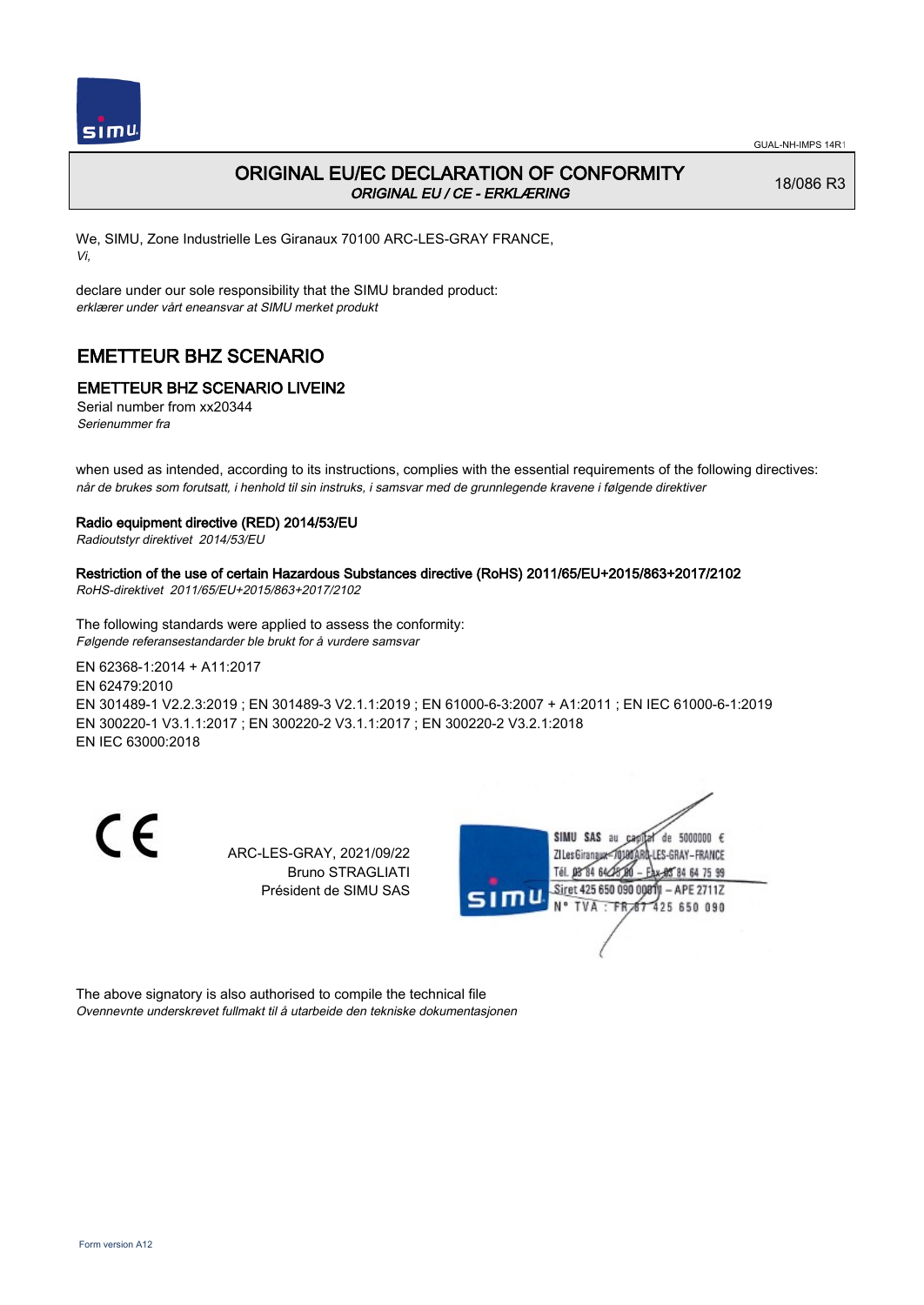

# ORIGINAL EU/EC DECLARATION OF CONFORMITY ORYGINALNA DEKLARACJA ZGODNOŚCI UE/WE

18/086 R3

We, SIMU, Zone Industrielle Les Giranaux 70100 ARC-LES-GRAY FRANCE, My,

declare under our sole responsibility that the SIMU branded product: deklarujemy z pełną odpowiedzialnością, że produkt oznaczony marką SIMU

# EMETTEUR BHZ SCENARIO

## EMETTEUR BHZ SCENARIO LIVEIN2

Serial number from xx20344 z numerem seryjnym od

when used as intended, according to its instructions, complies with the essential requirements of the following directives: gdy jest używany zgodnie z przeznaczeniem i instrukcjami, spełnia podstawowe wymagania następujących Dyrektyw

### Radio equipment directive (RED) 2014/53/EU

Dyrektywa o urządzeniach radiowych 2014/53/EU

### Restriction of the use of certain Hazardous Substances directive (RoHS) 2011/65/EU+2015/863+2017/2102

Dyrektywa RoHS 2011/65/EU+2015/863+2017/2102

The following standards were applied to assess the conformity: Do oceny zgodności zostały zastosowane następujące normy

EN 62368‑1:2014 + A11:2017 EN 62479:2010 EN 301489‑1 V2.2.3:2019 ; EN 301489‑3 V2.1.1:2019 ; EN 61000‑6‑3:2007 + A1:2011 ; EN IEC 61000‑6‑1:2019 EN 300220‑1 V3.1.1:2017 ; EN 300220‑2 V3.1.1:2017 ; EN 300220‑2 V3.2.1:2018 EN IEC 63000:2018

CE

ARC-LES-GRAY, 2021/09/22 Bruno STRAGLIATI Président de SIMU SAS



The above signatory is also authorised to compile the technical file

Osoba wskazana powyżej jest również upoważniony do przygotowania dokumentacji technicznej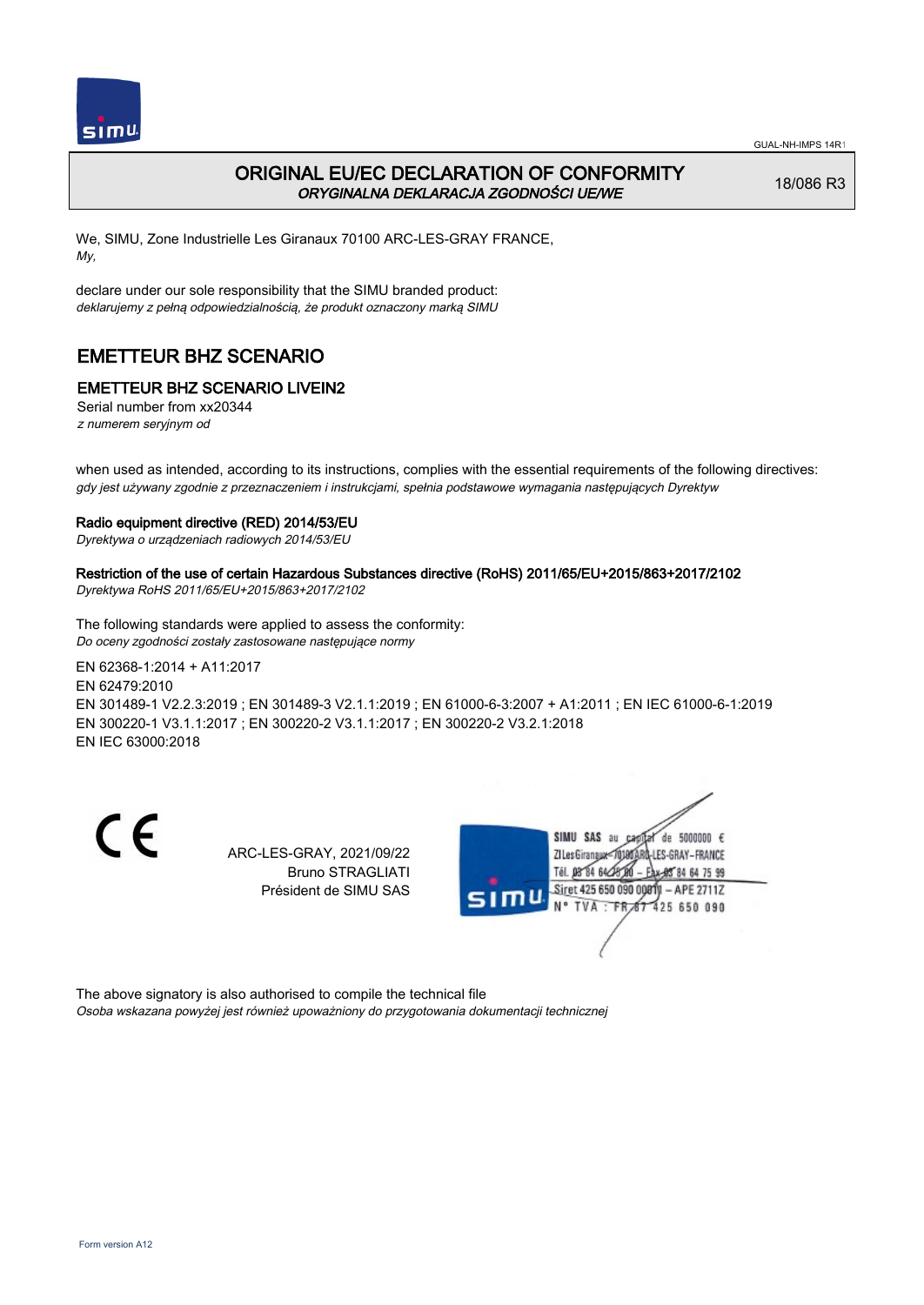



## ORIGINAL EU/EC DECLARATION OF CONFORMITY DECLARAÇÃO UE/CE DE CONFORMIDADE ORIGINAL

18/086 R3

We, SIMU, Zone Industrielle Les Giranaux 70100 ARC-LES-GRAY FRANCE, Nós,

declare under our sole responsibility that the SIMU branded product: declaramos sob nossa única responsabilidade que o dispositivo marca SIMU

# EMETTEUR BHZ SCENARIO

## EMETTEUR BHZ SCENARIO LIVEIN2

Serial number from xx20344 Número de série desde

when used as intended, according to its instructions, complies with the essential requirements of the following directives: Quando utilizado de acordo com sua a aplicação, segundo as suas instruções, cumpre os requisitos essenciais das seguintes diretivas

### Radio equipment directive (RED) 2014/53/EU

Diretiva equipamentos de rádio 2014/53/EU

### Restriction of the use of certain Hazardous Substances directive (RoHS) 2011/65/EU+2015/863+2017/2102

Diretiva RoHS 2011/65/EU+2015/863+2017/2102

The following standards were applied to assess the conformity: As normas de referência apresentadas em seguida foram aplicadas para avaliar a conformidade

EN 62368‑1:2014 + A11:2017 EN 62479:2010 EN 301489‑1 V2.2.3:2019 ; EN 301489‑3 V2.1.1:2019 ; EN 61000‑6‑3:2007 + A1:2011 ; EN IEC 61000‑6‑1:2019 EN 300220‑1 V3.1.1:2017 ; EN 300220‑2 V3.1.1:2017 ; EN 300220‑2 V3.2.1:2018 EN IEC 63000:2018

CE

ARC-LES-GRAY, 2021/09/22 Bruno STRAGLIATI Président de SIMU SAS



The above signatory is also authorised to compile the technical file A pessoa nomeada acima também está autorizada a compilar o processo técnico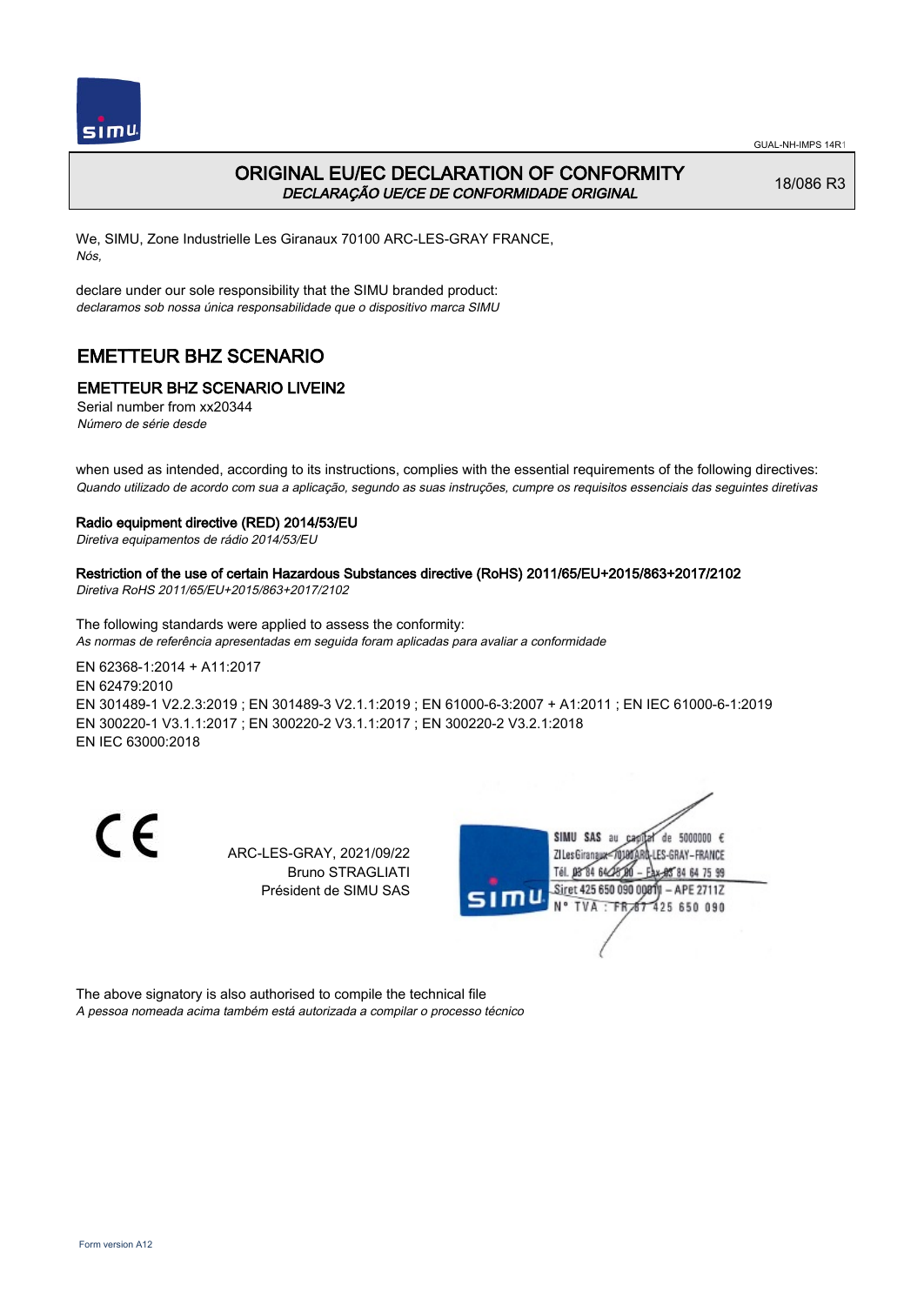

## ORIGINAL EU/EC DECLARATION OF CONFORMITY ORIGINAL EU/EC DECLARAIE DE CONFORMITATE

18/086 R3

We, SIMU, Zone Industrielle Les Giranaux 70100 ARC-LES-GRAY FRANCE, Noi,

declare under our sole responsibility that the SIMU branded product: declarăm pe propria răspundere că produsele marca SIMU

# EMETTEUR BHZ SCENARIO

### EMETTEUR BHZ SCENARIO LIVEIN2

Serial number from xx20344 Numărul de serie din

when used as intended, according to its instructions, complies with the essential requirements of the following directives: utilizate conform destinaiei lor, aa cum este descris în manualul de utilizare, sunt în conformitate cu cerinele eseniale ale următoarelor directive

#### Radio equipment directive (RED) 2014/53/EU

Directiva privind echipamentele radio 2014/53/EU

#### Restriction of the use of certain Hazardous Substances directive (RoHS) 2011/65/EU+2015/863+2017/2102

Directiva RoHS 2011/65/EU+2015/863+2017/2102

The following standards were applied to assess the conformity: Următoarele standarde de referină au fost aplicate pentru respectarea conformităii

EN 62368‑1:2014 + A11:2017 EN 62479:2010

EN 301489‑1 V2.2.3:2019 ; EN 301489‑3 V2.1.1:2019 ; EN 61000‑6‑3:2007 + A1:2011 ; EN IEC 61000‑6‑1:2019 EN 300220‑1 V3.1.1:2017 ; EN 300220‑2 V3.1.1:2017 ; EN 300220‑2 V3.2.1:2018 EN IEC 63000:2018

CE

ARC-LES-GRAY, 2021/09/22 Bruno STRAGLIATI Président de SIMU SAS



The above signatory is also authorised to compile the technical file Semnatarul de mai sus este, de asemenea, autorizat să întocmească dosarul tehnic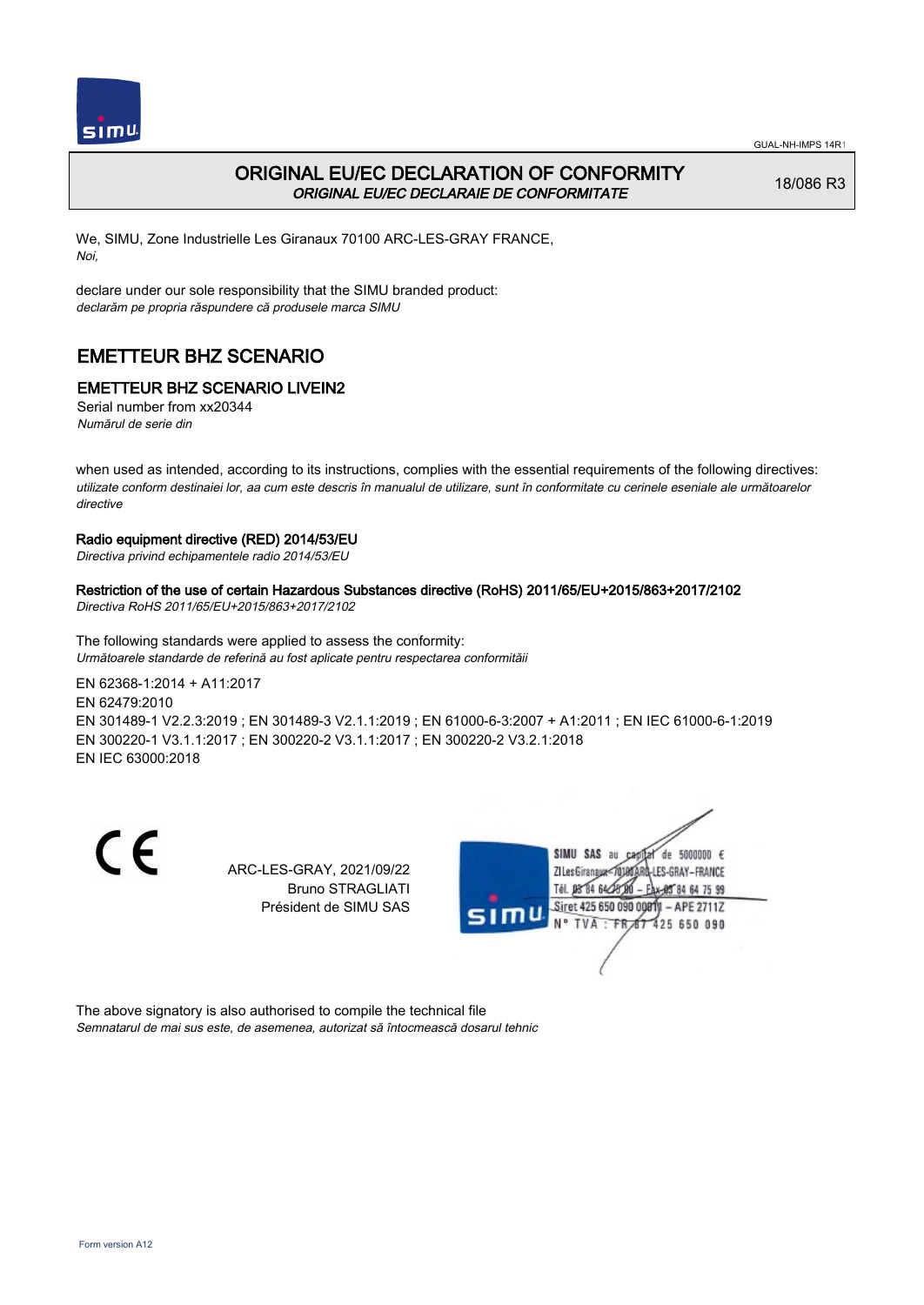

# ORIGINAL EU/EC DECLARATION OF CONFORMITY ORIGINAL EU/EG-FÖRSÄKRAN OM ÖVERENSSTÄMMELSE

18/086 R3

We, SIMU, Zone Industrielle Les Giranaux 70100 ARC-LES-GRAY FRANCE, Vi,

declare under our sole responsibility that the SIMU branded product: försäkrar på eget ansvar att produkten av varumärket SIMU

# EMETTEUR BHZ SCENARIO

## EMETTEUR BHZ SCENARIO LIVEIN2

Serial number from xx20344 Serienumret från

when used as intended, according to its instructions, complies with the essential requirements of the following directives: uppfyller de grundläggande kraven i följande direktiv när den används på det sätt som avses, i enlighet med bruksanvisningen

### Radio equipment directive (RED) 2014/53/EU

Direktivet om radioutrustning 2014/53/EU

# Restriction of the use of certain Hazardous Substances directive (RoHS) 2011/65/EU+2015/863+2017/2102

RoHS-direktivet 2011/65/EU+2015/863+2017/2102

The following standards were applied to assess the conformity: Följande referensnormer har tillämpats för att göra en bedömning av överensstämmelsen

EN 62368‑1:2014 + A11:2017 EN 62479:2010 EN 301489‑1 V2.2.3:2019 ; EN 301489‑3 V2.1.1:2019 ; EN 61000‑6‑3:2007 + A1:2011 ; EN IEC 61000‑6‑1:2019 EN 300220‑1 V3.1.1:2017 ; EN 300220‑2 V3.1.1:2017 ; EN 300220‑2 V3.2.1:2018 EN IEC 63000:2018

CE

ARC-LES-GRAY, 2021/09/22 Bruno STRAGLIATI Président de SIMU SAS



The above signatory is also authorised to compile the technical file

Den person som anges ovan är också behörig att ställa samman den tekniska dokumentationen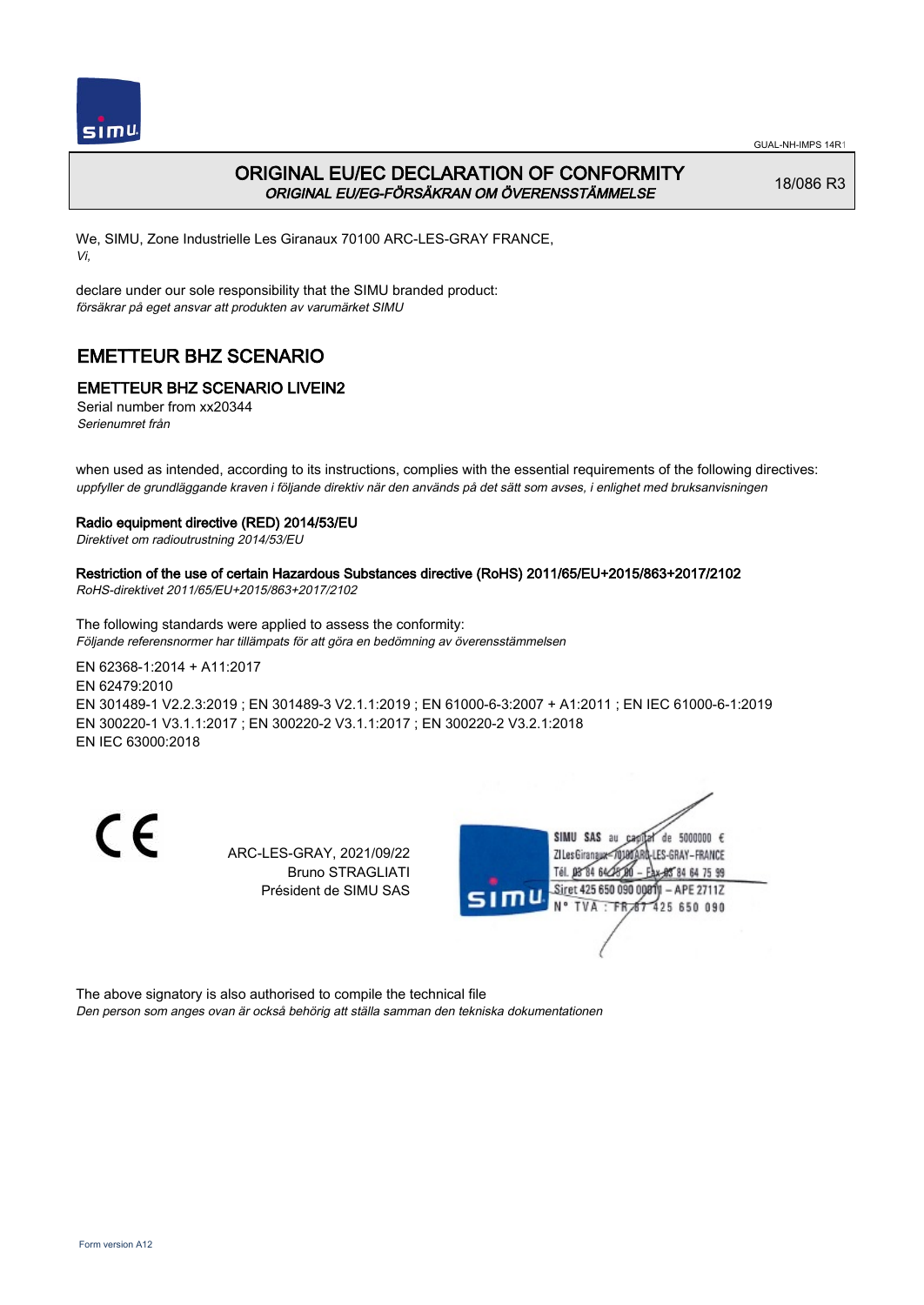

# ORIGINAL EU/EC DECLARATION OF CONFORMITY ORIGINÁLNE VYHLÁSENIE EU/ES O ZHODE

18/086 R3

We, SIMU, Zone Industrielle Les Giranaux 70100 ARC-LES-GRAY FRANCE, My,

declare under our sole responsibility that the SIMU branded product: vyhlasujeme na svoju výlučnú zodpovednosť, že výrobok značky SIMU

# EMETTEUR BHZ SCENARIO

# EMETTEUR BHZ SCENARIO LIVEIN2

Serial number from xx20344 Seriové číslo od

when used as intended, according to its instructions, complies with the essential requirements of the following directives: ak je používaný v súlade s účelom použitia a s návodom, spĺňa základné požiadavky týchto smerníc

### Radio equipment directive (RED) 2014/53/EU

Smernica o sprístupňovaniu rádiových zariadení na trhu 2014/53/EU

#### Restriction of the use of certain Hazardous Substances directive (RoHS) 2011/65/EU+2015/863+2017/2102

Smernica o obmedzení používania určitých nebezpečných látok v elektrických a elektronických zariadeniach 2011/65/EU+2015/863+2017/2102

The following standards were applied to assess the conformity: Pre posúdenie zhody boli použité následujúce normy

EN 62368‑1:2014 + A11:2017

EN 62479:2010

EN 301489‑1 V2.2.3:2019 ; EN 301489‑3 V2.1.1:2019 ; EN 61000‑6‑3:2007 + A1:2011 ; EN IEC 61000‑6‑1:2019 EN 300220‑1 V3.1.1:2017 ; EN 300220‑2 V3.1.1:2017 ; EN 300220‑2 V3.2.1:2018 EN IEC 63000:2018

CE

ARC-LES-GRAY, 2021/09/22 Bruno STRAGLIATI Président de SIMU SAS



The above signatory is also authorised to compile the technical file uvedená osoba je tiež osoba zodpovedná za vypracovanie technickej dokumentácie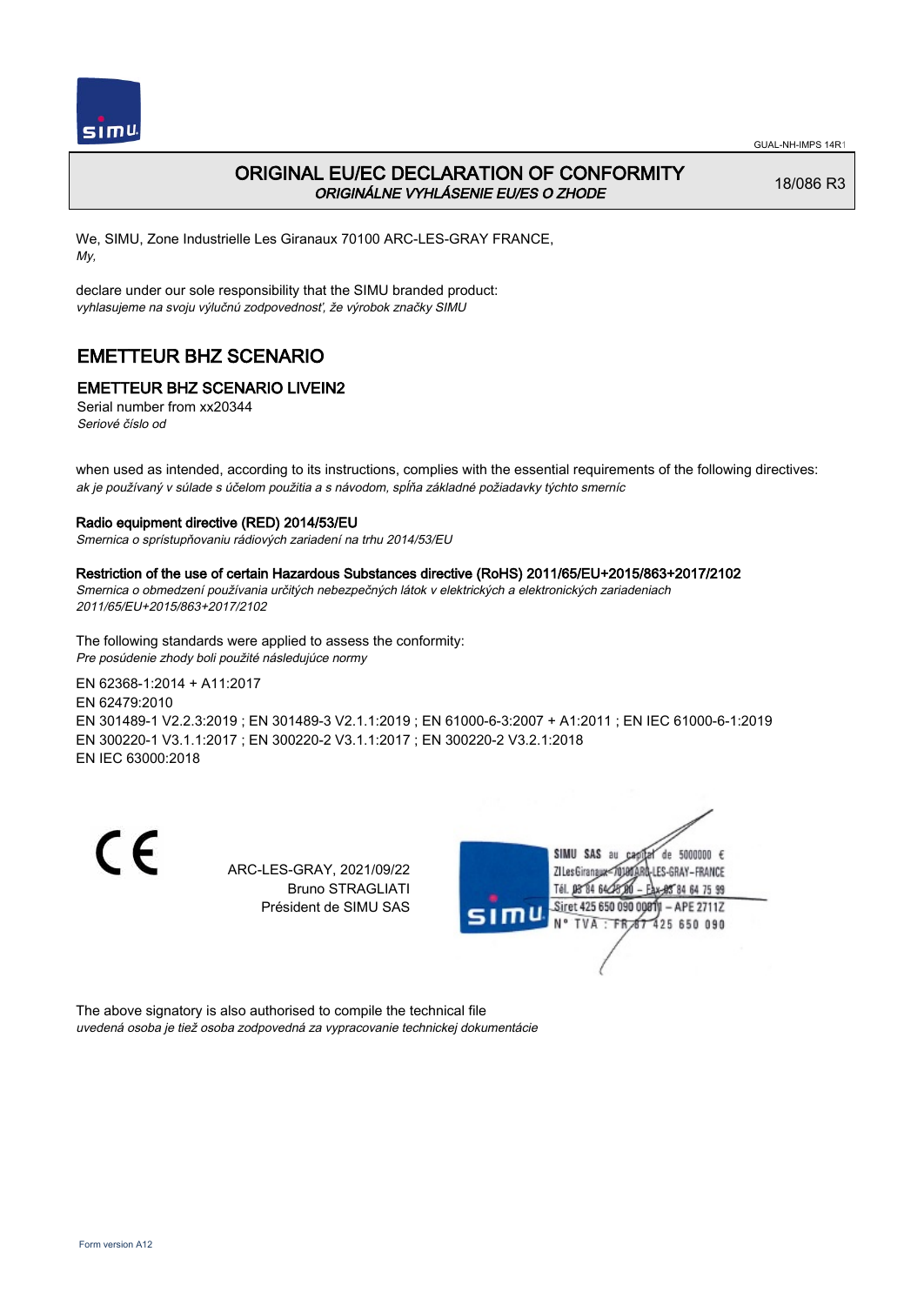



# ORIGINAL EU/EC DECLARATION OF CONFORMITY IZJAVA O SKLADNOSTI / IZJAVA O LASTNOSTIH

18/086 R3

We, SIMU, Zone Industrielle Les Giranaux 70100 ARC-LES-GRAY FRANCE, Mi,

declare under our sole responsibility that the SIMU branded product: S polno odgovornostjo izjavljamo, da izdelki blagovne znamke SIMU

# EMETTEUR BHZ SCENARIO

## EMETTEUR BHZ SCENARIO LIVEIN2

Serial number from xx20344 'Serijska številka

when used as intended, according to its instructions, complies with the essential requirements of the following directives: ko se uporabljajo v skladu z namembnostjo in navodili, ustrezajo bistvenim zahtevam naslednjih direktiv

#### Radio equipment directive (RED) 2014/53/EU

Ditrektiva o Radijski opremi 2014/53/EU

## Restriction of the use of certain Hazardous Substances directive (RoHS) 2011/65/EU+2015/863+2017/2102

Direktiva RoHS 2011/65/EU+2015/863+2017/2102

The following standards were applied to assess the conformity: Za preverjanje skladnosti so bili uporabljeni naslednji standardi

EN 62368‑1:2014 + A11:2017 EN 62479:2010 EN 301489‑1 V2.2.3:2019 ; EN 301489‑3 V2.1.1:2019 ; EN 61000‑6‑3:2007 + A1:2011 ; EN IEC 61000‑6‑1:2019 EN 300220‑1 V3.1.1:2017 ; EN 300220‑2 V3.1.1:2017 ; EN 300220‑2 V3.2.1:2018 EN IEC 63000:2018

CE

ARC-LES-GRAY, 2021/09/22 Bruno STRAGLIATI Président de SIMU SAS



The above signatory is also authorised to compile the technical file Podpisnik, naveden zgoraj, je pooblaščen tudi za pripravo tehnične dokumentacije